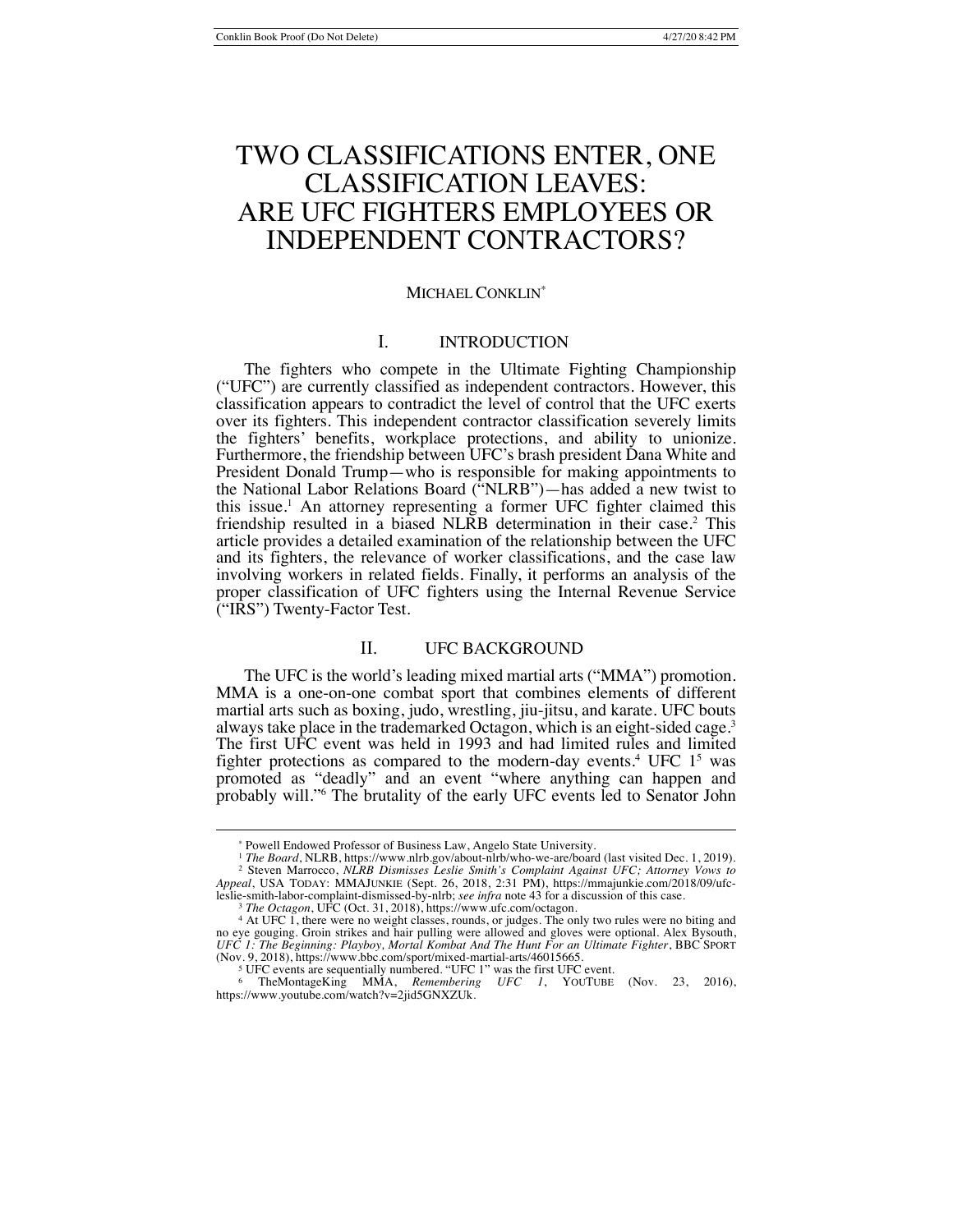McCain labeling it "human cockfighting" and urging state politicians to ban the events.7 Due in part to these successful efforts to convince states to ban the sport, the UFC was a fledgling company for many years. It was sold in 2001 for only \$2 million.<sup>8</sup> Ironically, these censorship efforts led by Senator McCain were later cited by UFC executives as saving the sport.<sup>9</sup> The pressure led to the UFC accepting regulations that allowed for the mainstream appeal the sport has today. It is interesting to note that the winner of UFC 1 received \$50,000, which is more than some UFC fighters receive for competing in an event in 2019, despite dramatic increases in the UFC's profitability.10

As MMA grew in popularity, the UFC started acquiring competing promotions, thus expanding its market share. In 2017, the UFC sold for \$4 billion.<sup>11</sup> Today the UFC employs around 700 fighters, and a little more than one hundred of them are female.12 The UFC is currently the largest pay-perview event provider in the world, averaging almost one event per week, and is broadcast in over 156 countries and territories.13 The UFC accounts for nearly 90 percent of the total market share of MMA revenue.<sup>14</sup>

Over time, the UFC implemented more rules for not only the bouts but also fighters' behavior outside the Octagon. Originally, UFC fighters were allowed to acquire their own sponsorships based in large part on wearing a sponsor's logo on their fight gear and on their pre- and post-fight shirts. However, in 2015, the UFC signed a six-year deal to make Reebok the exclusive UFC clothing sponsor.<sup>15</sup> That year the UFC also implemented a strict anti-doping program by outsourcing the process to the United States Anti-Doping Agency ("USADA"). This new drug-testing policy implements random, surprise testing and requires UFC fighters to inform the USADA of their location at all times.16

<sup>7</sup> Jonathan Strickland, *How the Ultimate Fighting Championship Works*, HOW STUFF WORKS, https://entertainment.howstuffworks.com/ufc4.htm (last visited June 3, 2019).

<sup>8</sup> Chris Isidore, *UFC Owners Turn \$2 Million Into \$4 Billion*, CNNMONEY SPORT (July 11, 2016, 1:57 PM), https://money.cnn.com/2016/07/11/news/companies/ufc-sold/index.html.

<sup>9</sup> Elias Cepeda, *Sen. John McCain: 'Absolutely' Would Have Tried MMA as a Young Man*, YAHOO! SPORTS (Feb. 10, 2014, 10:08 AM), https://sports.yahoo.com/blogs/mma-cagewriter/sen-john-mccainabsolutely-tried-mma-young-man-180848009--mma.html.

<sup>10</sup> However, UFC 1 was an eight-man tournament, so the tournament winner had to defeat three opponents. Fighters no longer have to compete in multiple bouts on the same night, as the UFC no longer does tournaments. *UFC 1: Royce Gracie Wins First Ultimate Fighting Event*, NEWSDAY (April 8, 2015, 10:29 AM), https://www.newsday.com/sports/mixed-martial-arts/ufc-1-pictures-royce-gracie-wins-firstufc-event-1.10221073.

<sup>11</sup> ESPN.com News Services, *Dana White on \$4 Billion UFC Sale: 'Sport is Going to the Next Level'*, ABC NEWS (July 11, 2016, 1:40 AM), https://abcnews.go.com/Sports/dana-white-billion-ufc-sale-sportlevel/story?id=40483372.

<sup>12</sup> *See Athletes*, UFC, https://www.ufc.com/athletes/all?filters%5B0%5D=status%3A23 (last visited Dec. 1, 2019).

<sup>13</sup> WME | IMG*,WME | IMG to Acquire UFC*, PR NEWSWIRE (July 11, 2016), https://www.prnewswire.com/news-releases/wme--img-to-acquire-ufc-300296320.html.

<sup>14</sup> Kartikay Mehrotra & Eben Novy-Williams, *UFC's \$4 Billion Sale Is Fodder for Fighters' Antitrust Suit*, BLOOMBERG, https://www.bloomberg.com/news/articles/2016-07-12/ufc-s-4-billion-sale-is-new-fodder-for-fighters-antitrust-suit (last updated July 12, 2016, 1:21 PM).

<sup>15</sup> This Reebok deal cost some fighters hundreds of thousands of dollars in lost sponsorship deals per vear. Jacob Debets, *The Obstacles to UFC Fighters' Unionisation*, LAWINSPORT (Aug. 26, 2017), https://www.lawinsport.com/topics/sports/item/the-obstacles-to-ufc-fighters-unionisation. 16 *Id.*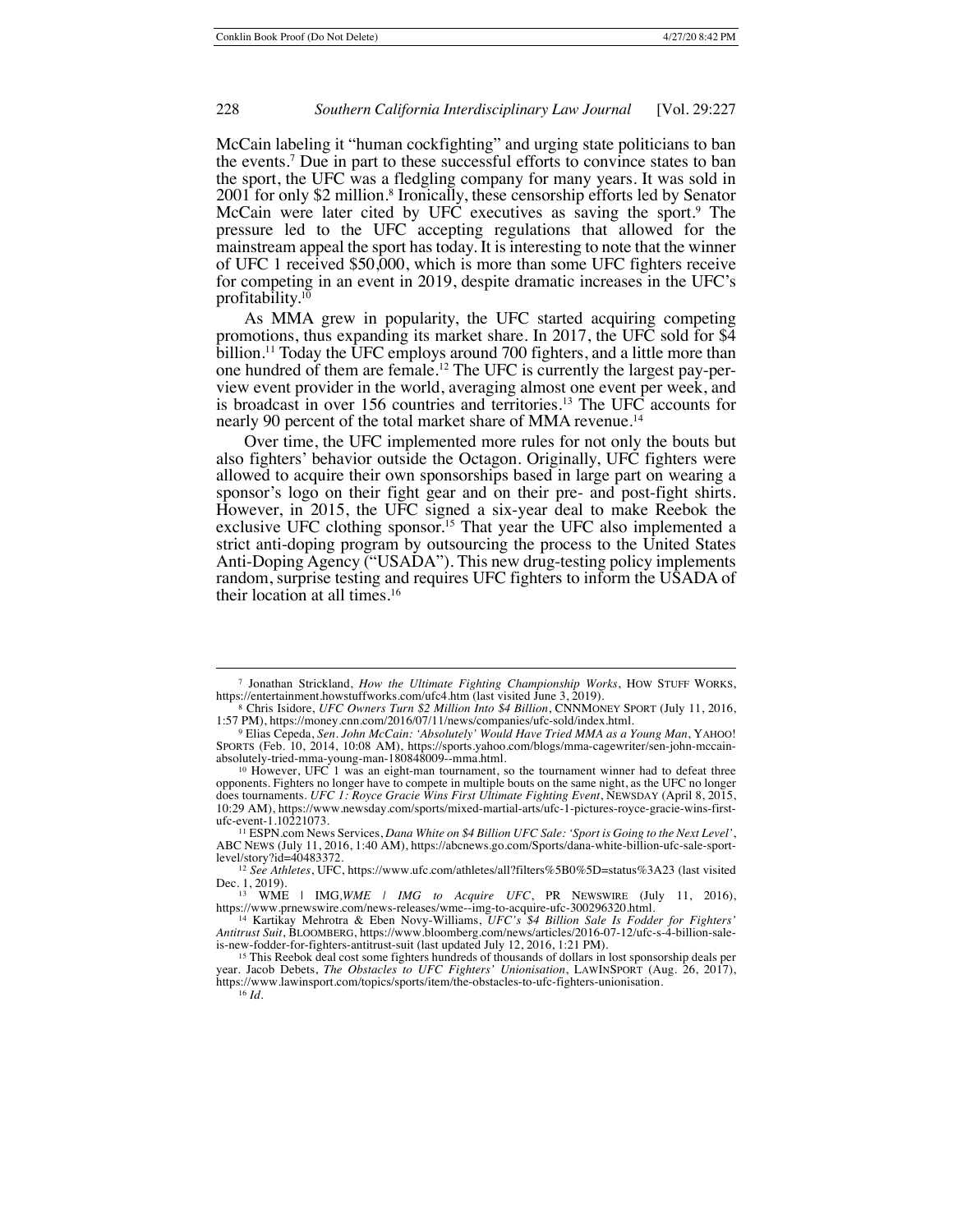Dana White has been the president of the UFC since 2001 and signed a new, seven-year contract in 2019.17 A former boxer, White is a polarizing president. He spoke at the 2016 Republican convention praising Donald Trump as "a fighter."<sup>18</sup> His own mother called him "egotistical, self-centered, arrogant, and cruel."<sup>19</sup> In response to fighters who want health insurance and better pay, White said, "We're in this fucking society now where everybody should win a trophy. No, everyone doesn't win a fucking trophy."20

Industry commentators have pointed out that the rapid increase in revenues for the UFC has not corresponded with a proportional increase in pay for its fighters.<sup>21</sup> As a percent of team revenue, UFC fighters are paid significantly less than other athletes in unionized leagues. The highest-paid National Football League ("NFL"), Major League Baseball ("MLB"), National Basketball Association ("NBA"), and National Hockey League ("NHL") athletes received 7.92 percent, 6.48 percent, 9.66 percent, and 7.56 percent of their team's revenue in 2017, respectively.<sup>22</sup> The highest paid UFC fighter in 2017, George St-Pierre, made only 0.36 percent of UFC revenue.<sup>23</sup> Even when compared to other individual sports athletes, UFC fighters appear underpaid. It is estimated that the UFC pays its fighters around 10 percent of total revenue from an event, while boxers generally make 70 percent.<sup>24</sup> These are only estimates; because the UFC is a privately held company, it can and does deny fighters and the public access to financial information.25

<sup>20</sup> Shephard, *supra* note 18.

<sup>22</sup> Alfred Konuwa, *WWE Superstars Would Be Insane Not to Unionize Following \$2 Billion TV Deals*, FORBES (June 2, 2018, 8:00 AM), https://www.forbes.com/sites/alfredkonuwa/2018/06/02/wwesuperstars-would-be-insane-not-to-unionize-following-2-billion-tv-deals/#390b7eb87088.

<sup>17</sup> Marc Raimondi, *Dana White Says He's Extended His Contract with the UFC for Seven More Years*, MMA FIGHTING (Mar. 18, 2019, 6:30 PM), https://www.mmafighting.com/2019/3/18/18271731/dana-white-says-hes-extended-his-contract-with- the-ufc-for-seven-more-years.

<sup>18</sup> Alex Shephard, *The UFC's Dirties Move Yet: Union Bashing*, NEW REPUBLIC (Oct. 21, 2016),

https://newrepublic.com/article/137122/ufcs-dirtiest-move-yet-union-bashing. <sup>19</sup> Joshua Molina, *Dana White's Mom Calls Him a "Prick" and "Tyrant," Who Turned His Back on His Family*, FULL CONTACT FIGHTER (July 19, 2011), http://fcfighter.com/dana-white%e2%80%99smom-calls-him-a-%e2%80%9cp-%e2%80%9d-and-%e2%80%9ctyrant%e2%80%9d-who-turned-hisback-on-his-family/.

<sup>21</sup> Z.G. Harris, *UFC Fighter Pay: What's Wrong With It and How to Solve It*, BLEACHER REP. (July 31, 2013), https://bleacherreport.com/articles/1722953-ufc-fighter-pay-whats-wrong-with-it-and-howto-solve-it. Even presidential candidate Andrew Yang stated his opinion that UFC fighters are underpaid. Walker Wolfson, *2020 Presidential Candidate Andrew Yang Gives His Take on UFC Fighter Pay*, FANSIDED (Mar. 2019), https://fansided.com/2019/03/11/2020-presidential-candidate-andrew-yanggives-take-ufc-fighter-pay/.

<sup>23</sup> This is based on an estimated \$725 million in revenue and George St-Pierre's reported \$2.58 million for 2017. However, admittedly, this is not a perfect comparison because the UFC does not have "teams" and UFC fighters rarely perform more than three times a year. *See generally* Kurt Badenhausen, *UFC 167: How Georges St-Pierre Makes \$12 Million a Year*, FORBES (Nov. 16, 2013, 4:33 PM), https://www.forbes.com/sites/kurtbadenhausen/2013/11/16/how-georges-st-pierre-makes-12-million-ayear/#68c87dbf7ceb.

<sup>&</sup>lt;sup>24</sup> This is generally attributed to the UFC's near monopoly in the MMA industry, its long-term contracts, and the lack of financial transparency. Daniel L. Maschi, Comment, *Million Dollar Babies Do Not Want to Share: An Analysis of Antitrust Issues Surrounding Boxing and Mixed Martial Arts and Ways to Improve Combat Sports, 25 JEFFREY S. MOORAD Sports L.J. 409, 441–49 (2018)*<br><sup>25</sup> This was once a problem in boxing that my the combat of the combat of the combat of the combat of the combat of the combat of the combat

This was once a problem in boxing that was corrected by the passing of the Muhammad Ali Act; the UFC spent \$420,000 on lobbying efforts in 2016 to successfully oppose applying the act to the UFC. *Id.* at 443.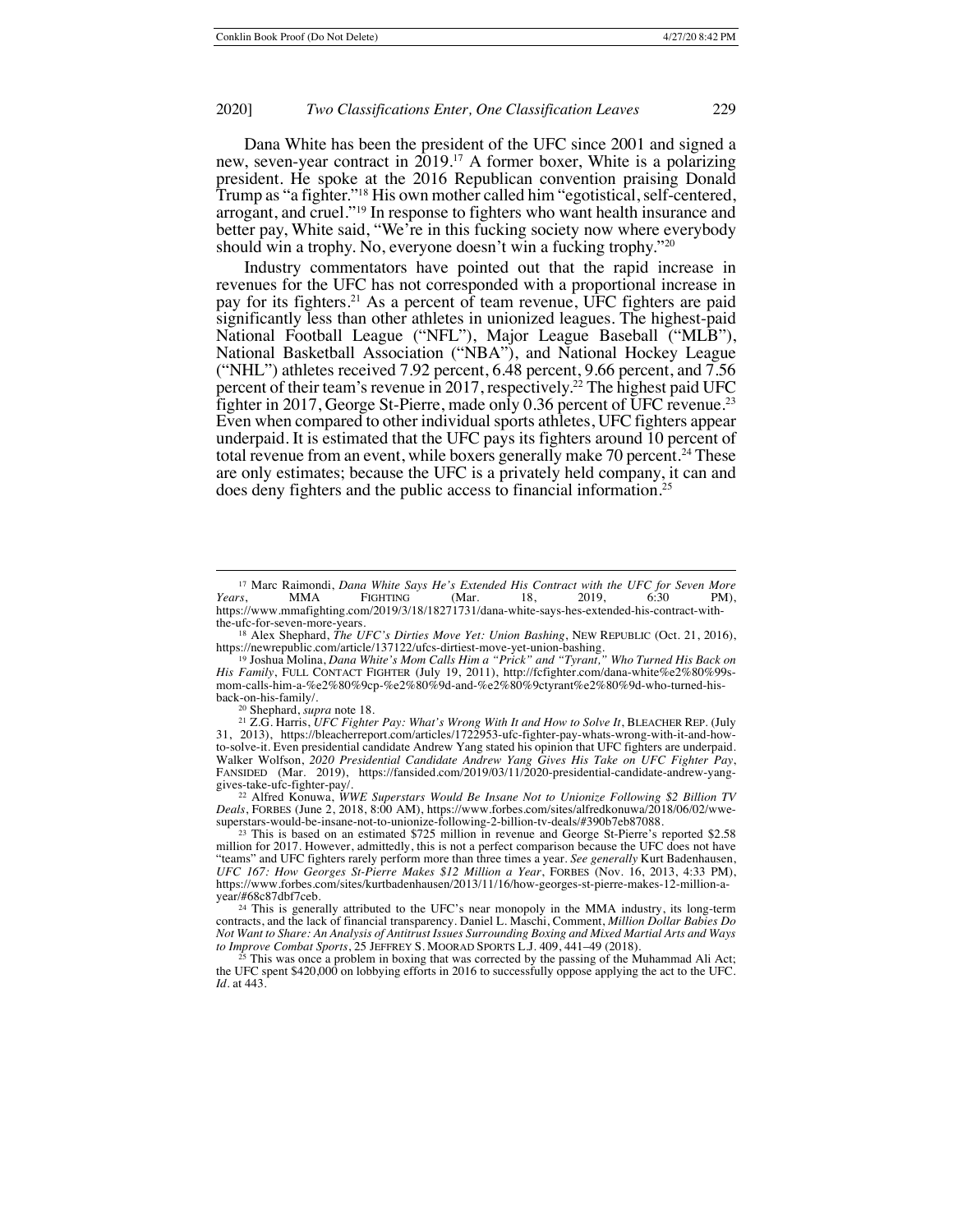## III. UFC UNIONIZATION EFFORTS AND CHALLENGES

These compensation issues, along with issues regarding undesirable working conditions and poor treatment by the UFC, have led fighters to attempt to unionize. As early as 1996 four fighters formed a "quasi-union."26 The first formal organization was the Mixed Martial Arts Fighters Association, formed in 2008.<sup>27</sup> Immediately after the UFC was sold for four billion dollars in 2016, another fighters' association, the Professional Fighters Association (PFA) was created.<sup>28</sup> The PFA's stated goals include dramatic increases in pay, revenue sharing, disability benefits, comprehensive health insurance for fighters and their families, a pension system, and a dispute resolution process.<sup>29</sup> Also in 2016, the Mixed Martial Arts Athletes Association (MMAAA) was formed. In addition to the goals of the PFA, the MMAAA is seeking additional compensation for former fighters.30

To form a fighters' union is an uphill battle. The issue of fighter classification is just one of many barriers (the NLRB only recognizes unions formed by "employees").<sup>31</sup> The UFC is a powerful organization that has a vested interest in barring unionization. Decisions on fighter bonuses, selection of opponents, and termination are almost entirely at the discretion of the UFC.<sup>32</sup> This provides a strong reason for fighters to fear retaliation from the UFC if they support unionization.<sup>33</sup> In  $2018$ , former UFC fighter Leslie Smith filed a complaint against the UFC for an allegedly retaliatory firing because of her support of unionization.<sup>34</sup> The case was dismissed by the NLRB.35

<sup>32</sup> *Id.* The highly subjective nature of these decisions has led to many seemingly contradictory actions by the UFC. When UFC fighter Quinton "Rampage" Jackson led the police on a freeway chase that ended in a wreck, UFC president Dana White flew his private jet to bail him out and provided him with legal representation. MMAmania.com, *Quinton Rampage Jackson Charged; Faces Three-Year Prison Sentence*, SBNATION: MMA MANIA (Aug. 25, 2008, 7:26 PM), https://www.mmamania.com/2008/08/25/quinton-rampage-jackson-charged-faces-three-year-prisonsentence. UFC fighter Jon Jones has failed three drug tests and was arrested for a hit and run accident and is still on the roster. Greg Beacham, *Jon Jones Defiant After Failed Drug Test Forces UFC 232 Move*, DENVER POST (Dec. 27, 2018, 10:55 PM), https://www.denverpost.com/2018/12/27/jon-jones-faileddrug-test-ufc-232/. Conversely, UFC fighter Leslie Smith was on a two-fight win streak when her next bout was cancelled due to her opponent failing to make weight. Marrocco, *supra* note 2. The UFC then ended Smith's contract. Nick Baldwin, *Leslie Smith Says She Is No Longer a UFC Fighter After*<br>Cancelled Aspen Ladd Bout, SBNATION: BLOODY ELBOW (Apr. 20, 2018, 4:00 PM),<br>https://www.bloodyelbow.com/2018/4/20/17263776/lesl weight-miss-atlantic-city-mma-news-bantamweight.

<sup>33</sup> Milan Ordoñez, *Thomson: There Will Never Be a Union Because of Fighters Trying to 'Get in the Good Graces of Dana White*', SBNATION: BLOODY ELBOW (July 25, 2018, 8:00 AM), https://www.bloodyelbow.com/2018/7/25/17610834/ufc-josh-thomson-never-union-fighters-goodgraces-dana-white-mma-news.

<sup>34</sup> Marrocco, *supra* note 2.

<sup>35</sup> *Id.*

<sup>26</sup> Debets, *supra* note 15.

 $27 \overline{Id}$ . <sup>28</sup> *Id.*

<sup>29</sup> *Why do Baseball, Basketball, Football, and Hockey All Have Associations?*, PROF. FIGHTERS ASS'N, http://profighters.org/#benefits (last visited Dec. 1, 2019) ("Benefits" section on page).

<sup>30</sup> Debets, *supra* note 15.

<sup>31</sup> Jeffrey B. Same, *Breaking the Chokehold: An Analysis of Potential Defenses Against Coercive Contracts in Mixed Martial Arts*, 2012 MICH. ST. L. REV. 1057, 1082 (2012) ("Inherent . . . is the requirement that those seeking to unionize are actual employees, as opposed to independent contractors.").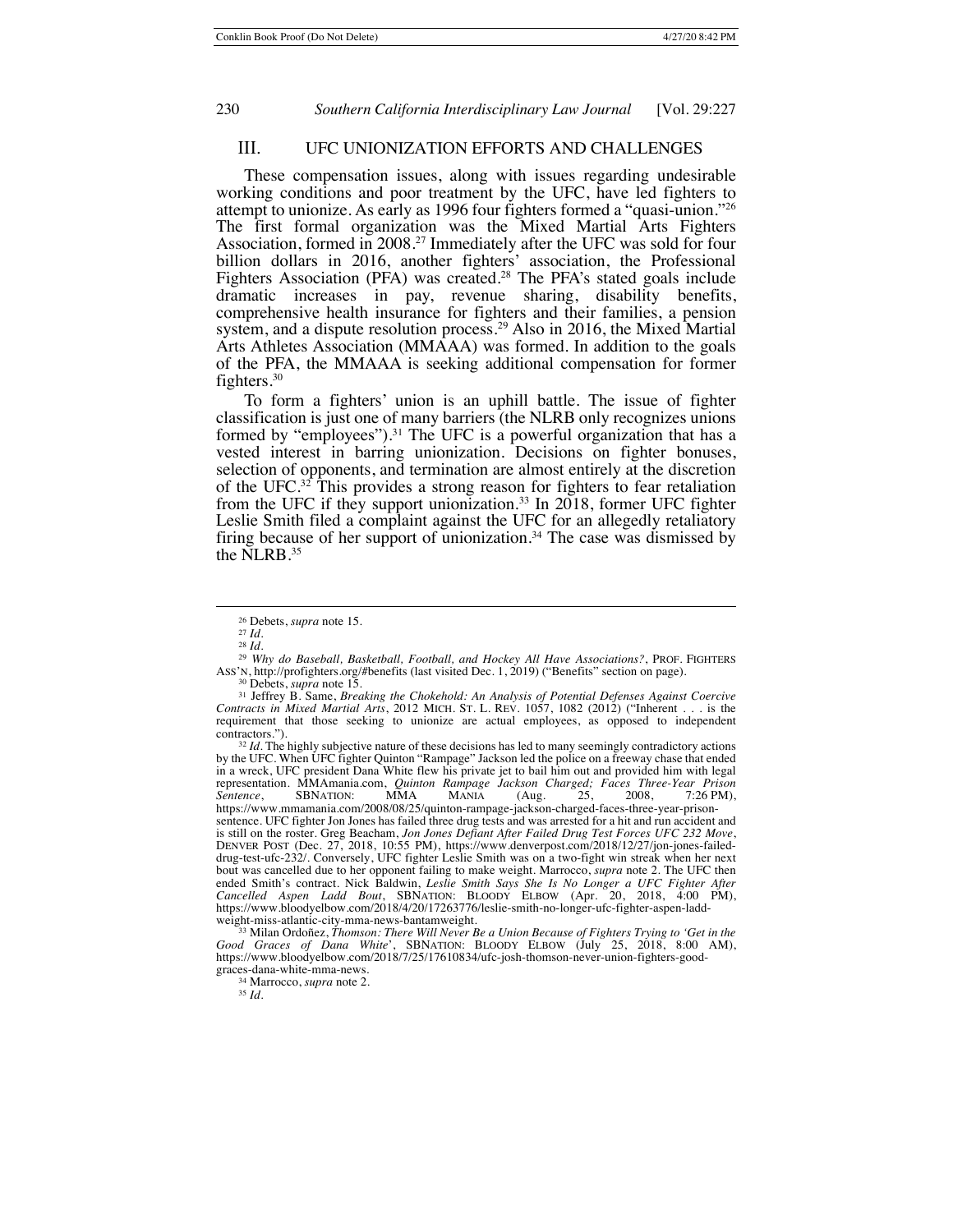The high rate of turnover among UFC fighters, with the average tenure being fewer than two years,  $36$  is another barrier to union formation. Additionally, the international nature of the UFC provides another impediment. The UFC employs fighters from forty-nine countries.<sup>37</sup> Persuading and obtaining signatures from fighters who live in other countries and speak different languages would be challenging. The international nature of the UFC could also limit the efficacy of a union once created. The NLRB case law is not clear regarding extraterritorial application issues.<sup>38</sup> This ambiguity might require foreign fighters to form unions in their home countries and then come together under a global federation, a process that would only complicate an already difficult endeavor.<sup>39</sup>

One final challenge to unionization in the immediate future is that the NLRB board members are appointed by the president and serve five-year terms.40 By President Trump's fifteenth month in office, he had already appointed three members to the board.41 Commentators have pointed out that the NLRB is not immune to partisan political influence.<sup>42</sup> Given President Trump's reputation with unions and friendship with UFC president Dana White, this may provide an additional obstacle to UFC fighter unionization efforts.43

## IV. UFC FIGHTER CLASSIFICATION RELEVANCE

The distinction between independent contractor and employee is an important one. Under the doctrine of respondeat superior, an employer is generally liable for torts conducted by an employee if the act was within the scope of employment.<sup>44</sup> Workers legitimately categorized as independent contractors generally do not impose such liability on employers. Classifying wrestlers as independent contractors also means that the UFC does not have to pay unemployment insurance, Social Security, or Medicare.<sup>45</sup> Additionally, the Family Medical Leave Act of 1993 ("FMLA"), Title VII of the Civil Rights Act, the Occupational Safety and Health Act ("OSHA"), and

<sup>40</sup> *See The Board*, *supra* note 1 ("Board Members are appointed by the President to 5-year terms, with Senate consent, the term of one Member expiring each year.").

*Fairness Be Achieved?*, 84 IOWA L. REV. 163, 166 (1998).

<sup>36</sup> The average length of a fighter's career in the UFC, WEC, and Strikeforce (the three main MMA promotions at the time) is 533 days. Paul Gift, *Does the Length of Fight Careers Matter in the UFC Antitrust Lawsuit?*, SBNATION: BLOODY ELBOW (Dec. 30, 2014, 12:00 PM), https://www.bloodyelbow.com/2014/12/30/7465287/mma-ufc-antitrust-lawsuit-fighter-career-length. <sup>37</sup> Michael Hutchinson, *How International is the UFC Roster?*, LAST WORD ON SPORTS (Feb. 7,

<sup>2015),</sup> https://lastwordonsports.com/2015/02/07/international-ufc-roster/.

<sup>38</sup> *See* Int'l Longshoremen's Ass'n v. Ariadne Shipping Co., 397 U.S. 195, 198–99 (1970).

<sup>39</sup> Debets, *supra* note 15.

<sup>41</sup> *Board Members Since 1935*, NLRB, https://www.nlrb.gov/about-nlrb/who-we-are/board/boardmembers-1935 (last visited Dec. 1, 2019).

<sup>42</sup> Debets, *supra* note 15.

<sup>43</sup> Leslie Smith is a former UFC fighter who filed a complaint with the NLRB against the UFC claiming a retaliatory firing in response to Smith's unionization efforts. Marrocco, *supra* note 2. The complaint also alleged that UFC fighters were improperly categorized as independent contractors. *Id.* Smith's attorney claimed that UFC president Dana White pulled "political strings" to get the case reassigned to the Washington D.C. division due to the UFC's "political stranglehold." *Id*. The attorney<br>also pointed out that three days prior to the hearing which resulted in a dismissal, Dana White had a threehour meeting with President Trump. *Id*.

<sup>&</sup>lt;sup>44</sup> See, e.g., C. B. L., Annotation, *Nonliability of an Employer in Respect of Injuries Caused by the Torts of an Independent Contractor, 18 A.L.R. 801 § 1 (1922).<br><sup>45</sup> Susan Schwochau, <i>Identifying an Independent Contr*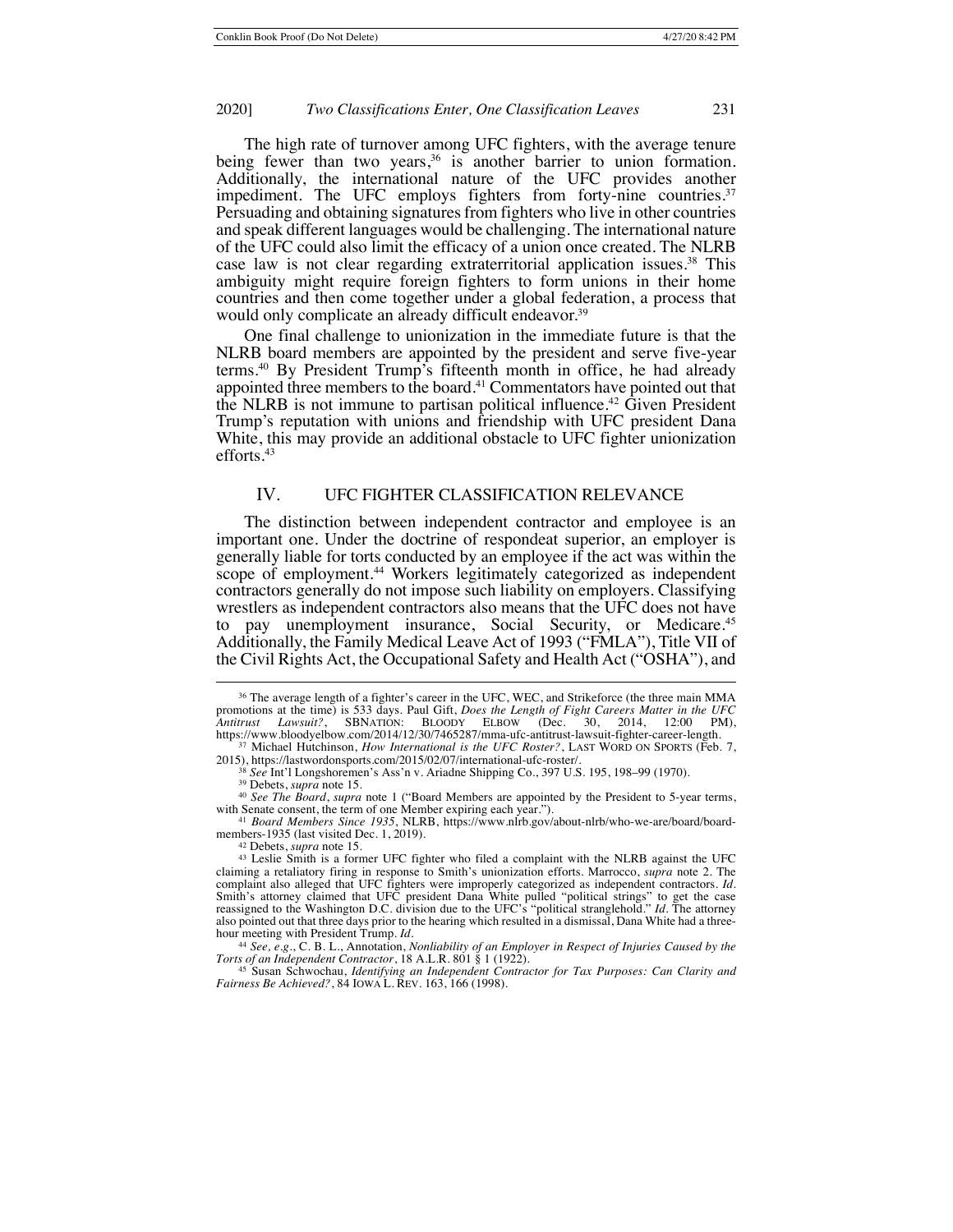the Age Discrimination in Employment Act of 1967 ("ADEA") do not apply to independent contractors.46 Furthermore, a judicial determination that results in the reclassification of UFC fighters as employees could result in significant retroactive employer liabilities.<sup>47</sup>

The employee/independent contractor distinction also impacts fighters' ability to engage in collective bargaining. Independent contractors are unable to form a union under the National Labor Relations Act.48 This lack of collective bargaining power affects more than just fighter pay. Fighters have complained about issues regarding health insurance, travel arrangements, consequences of sustaining injuries, the inability to participate in competing promotions, and the micromanagement of their behavior outside of the Octagon. Likely due to fighters' lack of collective bargaining power, Northwestern University labor law professor Zev Eigen referred to a UFC contract as the worst he had ever seen in sports entertainment.<sup>49</sup>

Classifying UFC fighters as employees would almost certainly result in a fighters' union. Such a union would not only affect the UFC and its fighters but also alter the sport for consumers. It is unclear if it would result in a net improvement or decline in quality for the average consumer. Higher salaries might attract better, more entertaining athletes. Conversely, higher fighter salaries could cause consumers to view fighters as elitist, unrelatable, and greedy. Furthermore, higher salaries, along with retirement benefits, might cause fighters to retire earlier, depriving consumers of more of their bouts. The presence of a fighters' union may result in strikes during which consumers would be deprived of UFC events for a long period of time, similar to what happened in the NHL (2004–2005), NBA (1998–1999), MLB  $(1994–1995)$ , and NFL  $(1987)$ .<sup>50</sup> Finally, the increased labor cost to the UFC would likely be passed on to the consumers, at least in part.

Beyond affecting just the UFC, its fighters, and its consumers, misclassification of employees as independent contractors costs the federal treasury an estimated \$4.7 billion annually in lost income tax revenue.<sup>51</sup>

## V. TERMS OF UFC FIGHTER CONTRACTS

The contractual obligations of UFC fighters extend far beyond simply showing up and competing in their bouts, as illustrated by a twenty-four-

<sup>46</sup> *Id.* at 174–75.

<sup>47</sup> For example, in 2000, Microsoft settled a lawsuit for ninety-seven million dollars against a group of workers who were misclassified as independent contractors and therefore were improperly not allowed to participate in Microsoft's retirement and stock purchase plans. Settlement Agreement, Vizcaino v. Microsoft Corp., 120 F.3d 1006 (9th Cir. 1997).

<sup>&</sup>lt;sup>48</sup> One alternative option would be for fighters to form their own promotion, such as the Association of Tennis Professionals or the Professional Golfers' Association ("PGA"). However, this would likely prove more difficult than seeking reclassification as employees. The UFC has almost a 90 percent market share in the MMA promotion industry and has many fighters on long-term contracts—two factors that would make forming a competing promotion more difficult. Same, *supra* note 31, at 1092.

<sup>49</sup> Jonathan Snowden, *The Business of Fighting: A Look Inside the UFC's Top-Secret Fighter Contract*, BLEACHER REP. (May 14, 2013), https://bleacherreport.com/articles/1516575-the-business-offighting-a-look-inside-the-ufcs-top-secret-fighter-contract#slide0.

<sup>50</sup> Esteban, *9 Most Significant Strikes and Lockouts in Pro Sports History*, TOTAL PRO SPORTS (Nov. 3, 2011), https://www.totalprosports.com/2011/11/03/9-most-significant-strikes-and-lockouts-in-prosports-history/.

<sup>51</sup> Anna Deknatel & Lauren Hoff-Downing, *ABC on the Books and in the Courts: An Analysis of Recent Independent Contractor and Misclassification Statutes*, 18 U. PA. J.L. & SOC. CHANGE 53, 62 (2015).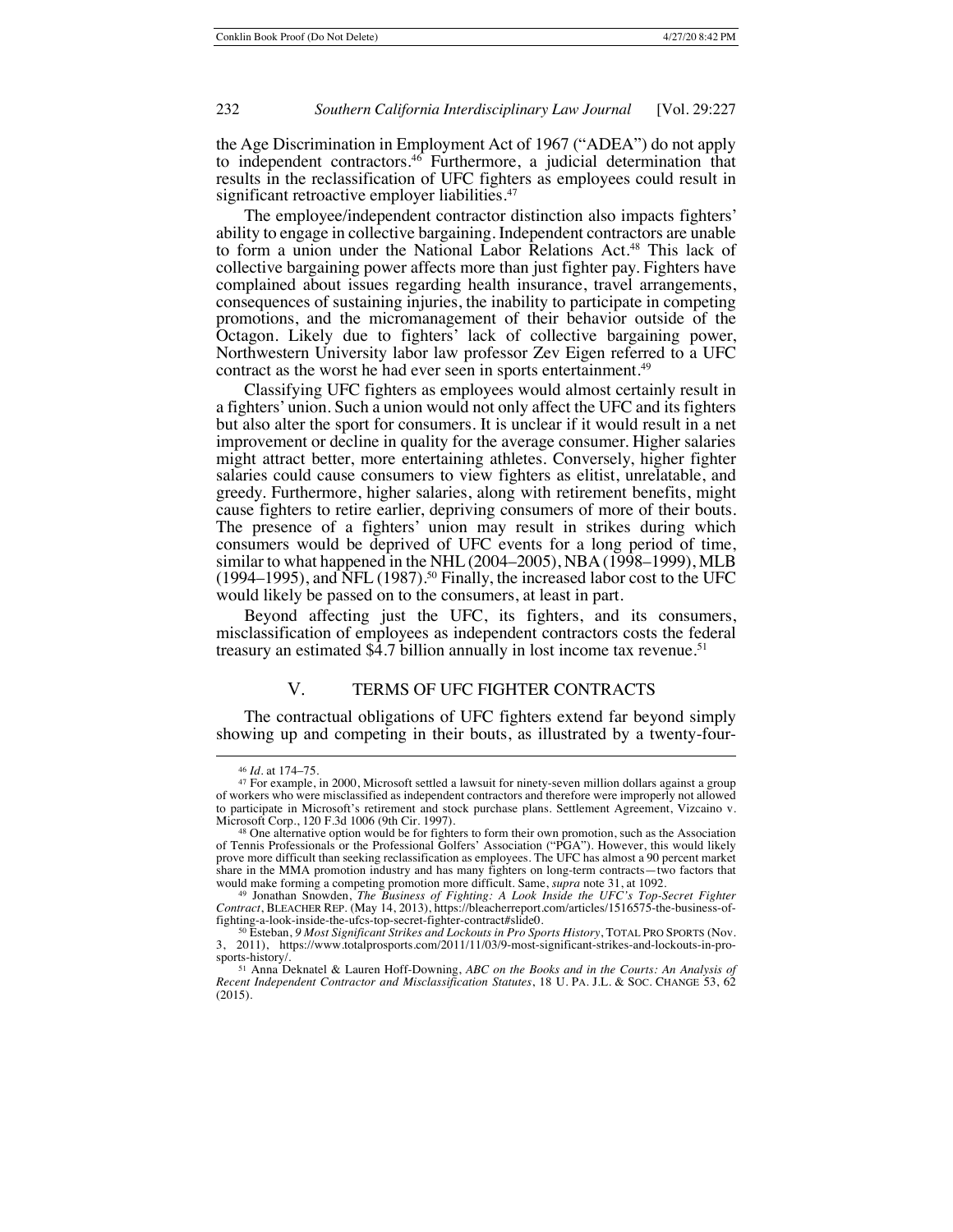page fighter contract that was recently made public.<sup>52</sup> Fighters are contractually obligated to cooperate and assist in the advertising, publicity, and promotion of (i) the Bouts, (ii) any and all rebroadcast of the Bouts in any media whatsoever, (iii) other UFC bouts, (iv) other UFC events and broadcasts, and (v) the sale of UFC merchandise, including making appearances at a reasonable number of press conferences, interviews and other sponsorship and promotional activities . . . at times and places reasonably designated by ZUFFA, without additional compensation therefore.<sup>53</sup>

The UFC is contractually obligated to "arrange and pay for [a] Fighter's reasonable travel, hotel and meal accommodations" for all promotional activities.54 It is also obligated to provide the hotel, airfare, and meals for one of the fighter's affiliates (i.e., coach, manager, training partner).<sup>55</sup> However, most UFC fighters travel with more than one affiliate. Additionally, fighters are contractually obligated to arrive at the hotel provided by the UFC up to eight days prior to the event.<sup>56</sup> Some UFC contracts last for a term of forty months with automatic extensions if the fighter is a champion at the end of the original term.<sup>57</sup>

Furthermore, fighters are responsible for all costs associated with their medical examinations, which are required in order to be cleared by the athletic commission to fight.58 Although fighters may receive bonuses for exemplary performances in their fights, these are selected arbitrarily, with no oversight, by the UFC.

While fighters are free to express who they want their opponent to be and, conversely, who they do not want their opponent to be—the UFC always has the final say. Refusing to fight an opponent selected by the UFC results in the employment contract being "extended for six months or any period of time that Fighter is unable or unwilling to compete, whichever is greater."59 This is the same consequence for UFC fighters who cannot compete due to sickness, injury, government imposed travel restrictions, or incarceration.<sup>60</sup>

The conduct clause in UFC contracts is expansive. The fighter's conduct cannot "offend the public or any organized group therein ...."<sup>61</sup> Additionally, "Fighter will not commit any act or become involved in any situation or occurrence or make any statement which will reflect negatively upon  $\dots$  Fighter [or the UFC]."<sup>62</sup> These conduct obligations even extend to

<sup>&</sup>lt;sup>52</sup> Promotional and Ancillary Rights Agreement at 14, Bellator Sport Worldwide, LLC v. Alvarez, No. 13-63 (JLL), 2013 U.S. Dist. LEXIS 202498, (D.N.J. Jan. 25, 2013).

<sup>53</sup> Zane Simon, *UFC Fighter Contract Details Revealed and Analyzed*, SBNATION: BLOODY ELBOW (May 14, 2013, 4:00 PM), https://www.bloodyelbow.com/2013/5/14/4330572/ufc-fighter-contractsrevealed-dana-white-fertitta-mma-news (ZUFFA, a sports promotion company specializing in MMA, is the former parent company of the UFC). <sup>54</sup> *Id.*

<sup>55</sup> Snowden, *supra* note 49.

<sup>56</sup> *Id.*

<sup>57</sup> *Id.*

<sup>58</sup> Damon Martin, *John Cholish Explains How Much It Costs To Be a UFC Fighter*, BLEACHER REP. (May 23, 2013), https://bleacherreport.com/articles/1649483-john-cholish-explains-how-much-it-coststo-be-a-ufc-fighter.

<sup>59</sup> Snowden, *supra* note 49.

<sup>60</sup> *Id.*

<sup>61</sup> *Id.*

<sup>62</sup> *Id.*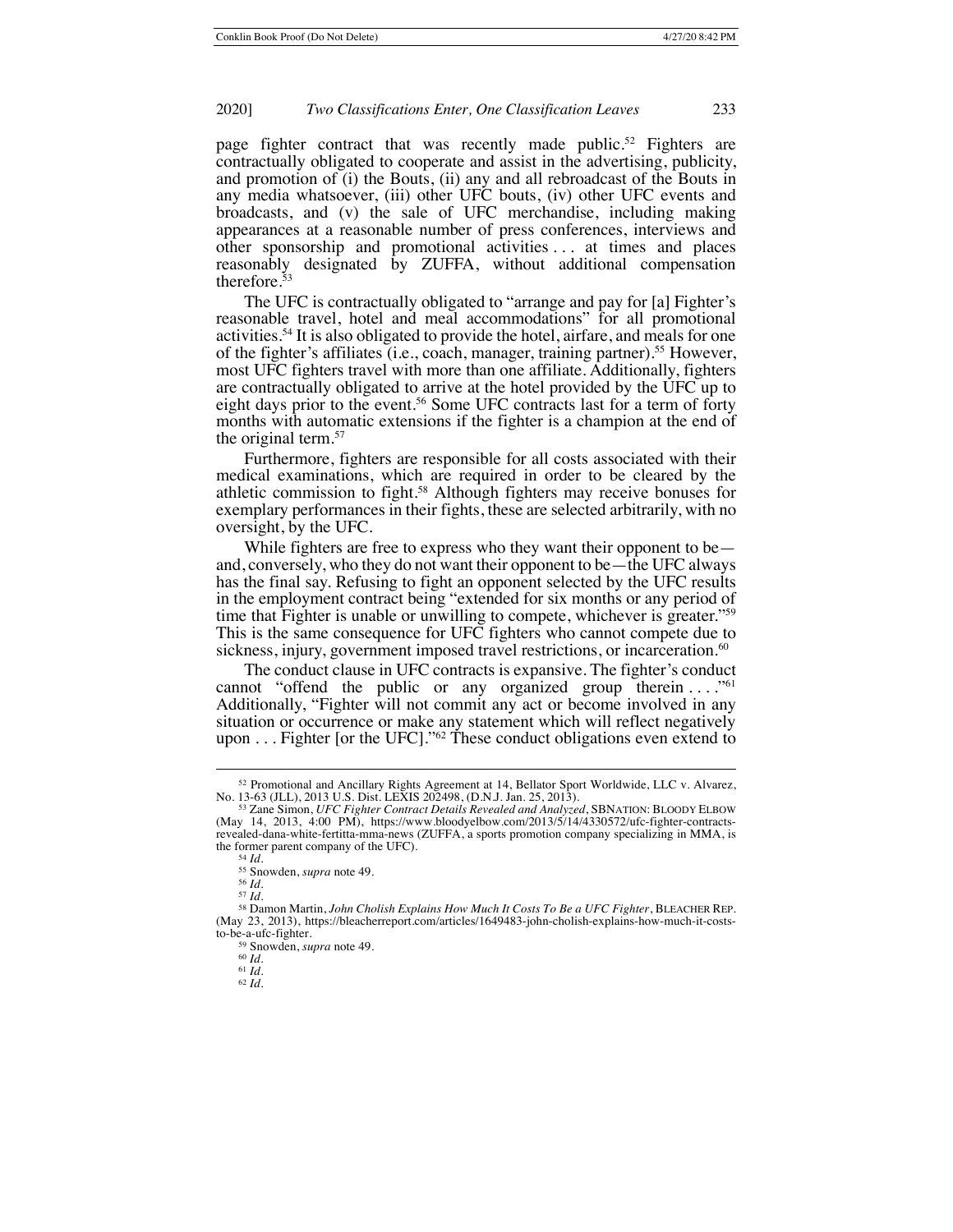the fighter's managers, trainers, and assistants, who are not allowed to "wear any clothing" that is "inappropriate as determined by [UFC] in its sole discretion . . . . "<sup>63</sup>

When a bout agreement is in place (generally about eight weeks before the fight), fighters are not allowed to participate in certain dangerous activities, such as riding a motorcycle, snowboarding, wakeboarding, mountain climbing, or playing an exhibition basketball game.<sup>64</sup> On the other hand, if the UFC cancels an event in which a fighter is scheduled to compete, contracts stipulate that the cancellation is not considered non-performance by the UFC. <sup>65</sup> Since fighters are paid per fight, this means the UFC is not obligated to compensate them for their training expenses, including in the event of a cancellation by the UFC. Even worse, a fighter does not receive credit for preparing to compete in the cancelled bout, which would have counted toward the required number of completed fights in his or her contract. By contrast, if a fighter claims he or she cannot perform due to an injury, the UFC may elect to have the fighter examined by a doctor selected by the UFC.<sup>66</sup> In this case, a fighter has one day's notice to appear for such an examination.<sup>67</sup>

The UFC has the absolute right of assignment to another promotion without the fighter's consent. However, this is an exceedingly rare occurrence; while it has happened in the past, it does not happen often presently because the UFC is the most prominent MMA promoter. Thus, it does not want to support any would-be competitors by providing them with fighters.<sup>68</sup>

Lastly, the UFC may elect to terminate a contract due to a variety of reasons, including: the fighter loses bouts; the fighter is charged with a misdemeanor other than a minor traffic offense; and the fighter or an associate breaches any of the contract provisions, such as wearing clothing the UFC deems "inappropriate."69 At their close, these contracts state: "Nothing contained in this Agreement shall be construed to make Fighter an employee of [the UFC]."70

<sup>63</sup> *Id.*

<sup>64</sup> Brent Brookhouse, *UFC 'Dangerous Activities' Contract Clauses Limited To When Fighters Have a Fight Scheduled*, SBNATION: BLOODY ELBOW (Oct. 5, 2012, 3:33 PM), https://www.bloodyelbow.com/2012/10/5/3461476/ufc-dangerous-activities-contract-clauses-fighters.<br><sup>65</sup> Snowden, *supra* note 49.

If a Bout is the undercard to a main event and the main event is canceled or postponed for any reason, the failure of such Bout to take place shall not be deemed non-performance by [the UFC] and [the UFC] shall not be liable for Fighter's Purse associated therewith (as defined herein). *Id*.

<sup>66</sup> *Id*.

<sup>67</sup> *Id.* <sup>68</sup> The most famous example of this was in 2003, when UFC fighter Chuck Liddell was sent to fight for the Pride FC promotion in Japan. At the time, Pride FC was an MMA promotion on par with the UFC. Since the UFC purchased Pride in 2007 (along with other rival MMA promotions around the same time), UFC has become, by far, the leading MMA promotion. Therefore, these types of cross-promotional activities are currently far less advantageous to the UFC. *See* Same, *supra* note 31, at 1090–93.

<sup>69</sup> Snowden, *supra* note 49.

<sup>70</sup> Jeffrey B. Aris, *The Fight as an Independent Contractor*, SHERDOG (June 29, 2013), https://www.sherdog.com/news/articles/The-Fight-as-an-Independent-Contractor-53481#wRTkAfQxudADvwiB.99.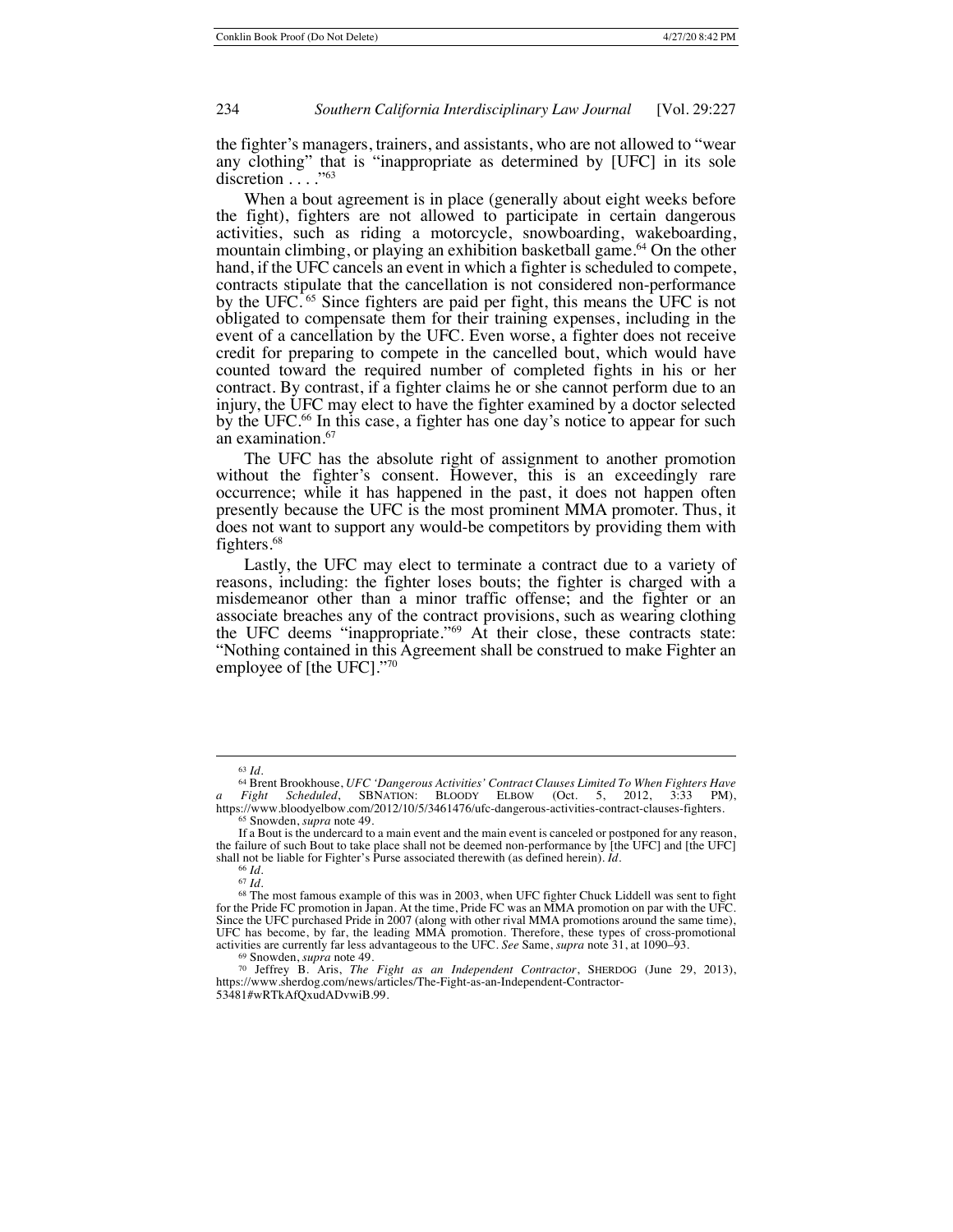## VI. ANALYSES WITH COMPARABLE SPORT ATHLETES

Courts have not yet adjudicated the matter of whether UFC fighters are employees or independent contractors. In 2018, former UFC fighter Leslie Smith filed a complaint against the UFC that, in part, brought up the classification issue.<sup>71</sup> However, the complaint was dismissed by the  $\hat{N}LRB$ without addressing the issue.<sup>72</sup> Despite this lack of directly relevant case law, an analysis of workers in other related fields can be used as a guide.

## A. WWE WRESTLERS

Although technically not a sport, Worldwide Wrestling Entertainment ("WWE", formerly Worldwide Wrestling Federation) wrestlers share commonalities with UFC fighters. Both WWE wrestlers and UFC fighters are currently classified as independent contractors, and both sign exclusive contracts that last for years and set strict limits on behavior inside and outside of the ring or Octagon. In addition, both the WWE and the UFC control almost 90 percent of the revenue from their respective industries.73

Despite the similarities between WWE and UFC employment, the WWE exercises more control over its wrestlers than the UFC does over its fighters. WWE wrestlers routinely compete multiple times per week in different cities, while UFC fighters rarely perform more than three times per year. This more demanding traveling schedule results in the WWE having more control. For example, the WWE dictates what must occur in matches and promotional interviews. By contrast, while the UFC sets rules for its fighters' interviews and bouts, and incentivizes more crowd-pleasing performances, it does not dictate or demand outcomes.

WWE wrestlers are not classified as employees despite the WWE exercising more control over its wrestlers than the UFC does over its fighters. However, this does not mean that UFC fighters are properly categorized as independent contractors. Many have argued that WWE wrestlers are improperly classified as independent contractors, and their continued classification as independent contractors is more a function of wrestlers being intimidated against pursuing legal action to change the classification.<sup>74</sup>

#### B. BOXERS

Professional boxers also share a lot in common with UFC fighters. They both generally perform only two to three times per year in one-on-one competitions and are both classified as independent contractors.75 However, boxers generally do not sign multi-fight deals with promotion like UFC fighters do. Rather, their managers negotiate one fight at a time.<sup>76</sup> Therefore,

<sup>71</sup> Marrocco, *supra* note 2.

<sup>72</sup> *Id.*

<sup>73</sup> Mehrotra & Novy-Williams, *supra* note 14.

<sup>74</sup> David Cowley, Note, *Employees vs. Independent Contractors and Professional Wrestling: How the WWE Is Taking a Folding-Chair to the Basic Tenets of Employment Law*, 53 U. OF LOUISVILLE L. REV. 143, 148–49 (2014).<br>
<sup>75</sup> Joel Calahan,

<sup>75</sup> Joel Calahan, *Boxing's Labor Problem*, BOSTON REV. (May 1, 2015), http://bostonreview.net/blog/joel-calahan-premier-boxing-champions-mayweather-pacquiao. <sup>76</sup> *Id.*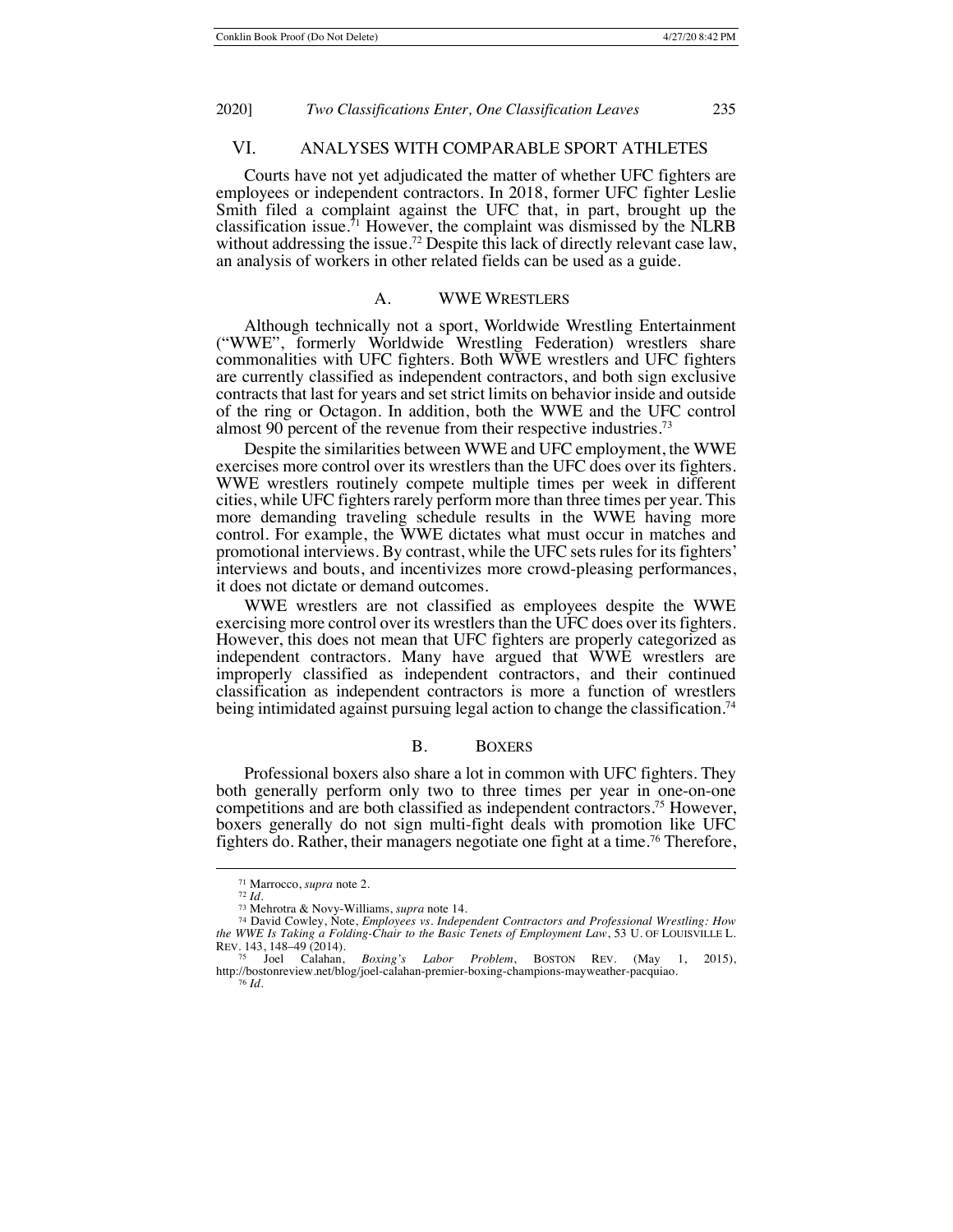boxing promoters exercise less control over the boxers they contract with than the UFC does over its fighters.

## C. EXOTIC DANCERS

The exotic dancer profession is somewhat analogous to that of a UFC fighter. They both have a great deal of creative freedom as long as their employer ultimately approves of the finished product. Overall, exotic dancers experience more freedom in their work than UFC fighters. They are generally free to perform concurrently at multiple clubs, do not have long- term contracts (and therefore have more freedom to terminate employment), have less demanding promotional requirements, and have more flexible schedules. In the comparison between UFC fighters and exotic dancers, the only aspect where the fighters appear to have more "employee" characteristics is that they are more integrated into the UFC than exotic dancers are integrated into their clubs. Clubs with exotic dancers could transition into a bar or club without exotic dancers more easily than the UFC could transition to a business that does not promote fights.

There have been numerous lawsuits where exotic dancers sued their clubs for failure to comply with the Fair Labor Standards Act and corresponding state wage and hour laws due to alleged misclassification as independent contractors.77 In the majority of these cases, the dancers prevailed and were reclassified as employees.78

#### D. GOLFERS

Professional Golfers Association ("PGA") Tour golfers are classified as independent contractors despite the significant control exercised over them by the PGA.79 There are a minimum number of tournaments they must play in every year.<sup>80</sup> They have to obtain PGA permission to play in conflicting events, ${}^{81}$  and "they have to pay a rights fee to the tour when they appear on TV in a non-tour event."82

## E. TEAM SPORT ATHLETES

The general rule is that participants in team sports are considered employees, while participants in individual sports are considered independent contractors. This is because in team sports "there [is] generally an owner, manager, trainer, coach, or captain who had the right to direct and control the details of the player's activity."83 Conversely, "[i]n the case of individual type sports . . . the promoting organization normally provides no

<sup>77</sup> *See* Michael H. LeRoy, *Bare Minimum: Stripping Pay for Independent Contractors in the Share Economy*, 23

WM. & MARY J. WOMEN & L. 249, 251–52 (2017).

<sup>78</sup> *Id.* at 260–61. <sup>79</sup> *Does the PGA Tour Need a Players' Union?*, ESPN (Mar. 4, 2008), http://www.espn.com/golf/news/story?page=factfiction/080304.

<sup>80</sup> *Id.*

<sup>81</sup> *Id.*

<sup>82</sup> *Id.*

<sup>83</sup> *Total and Partial Unemploment TPU 415.4: Professional Athlete*, CA.GOV: EMP. DEV. DEP'T OF CAL., https://www.edd.ca.gov/uibdg/Total\_and\_Partial\_Unemployment\_TPU\_4154.htm (last visited Dec. 1, 2019).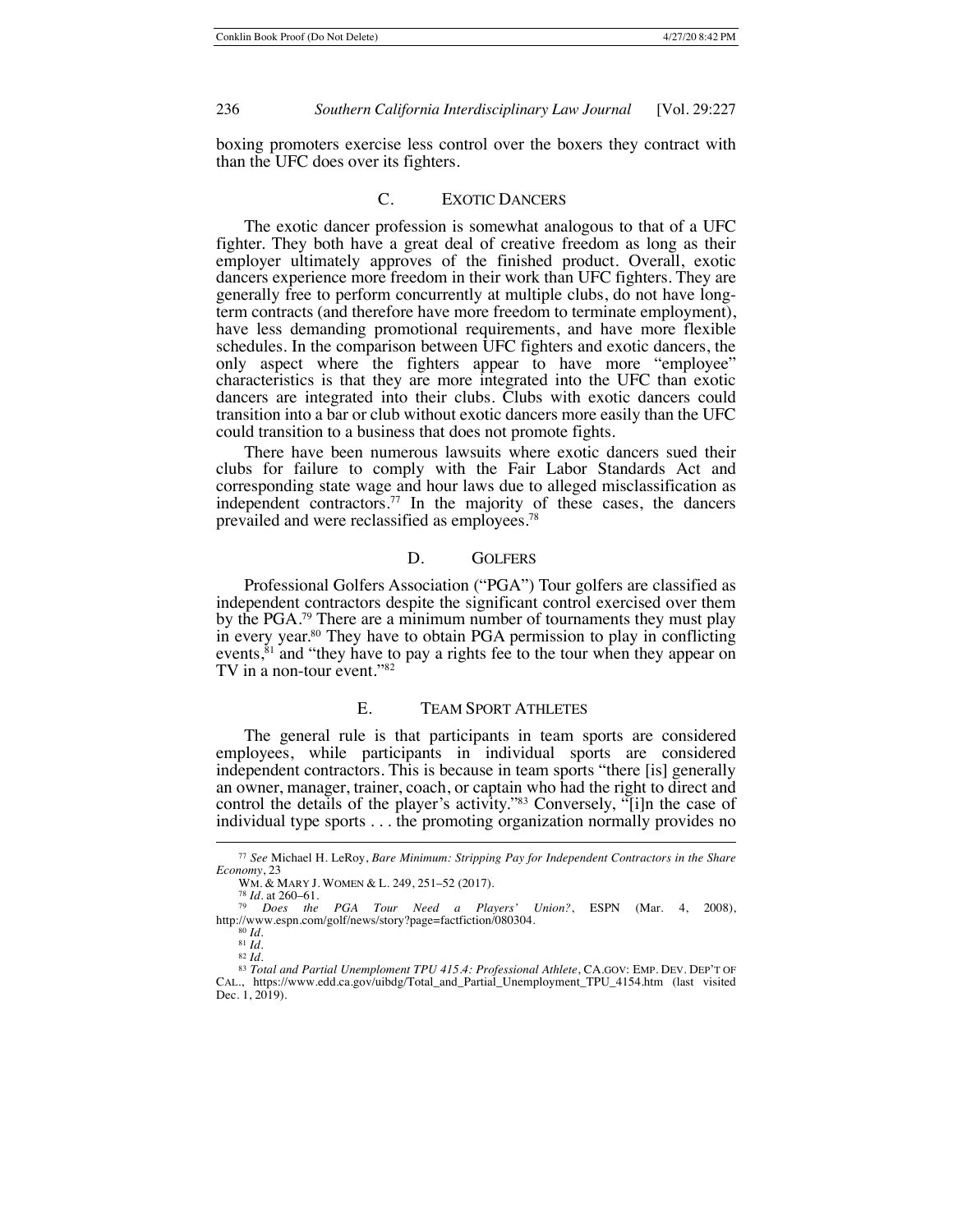training or coaching, and has no right to influence the outcome of any competition."84 Players in the NFL, NBA, MLB, and NHL are classified as employees.<sup>85</sup> However, there are exceptions where team sport athletes are classified as independent contractors, such as National Association of Stock Car Racing ("NASCAR") drivers and in the Association of Volleyball Professionals.<sup>86</sup> (Olympic athletes, which include both individual and team athletes, are all independent contractors.87) Although the UFC is more akin to an individual sport like boxing than to a team sport like football, some argue that UFC fighters are treated more like the athletes working for sports leagues, like the NFL, than those working for a promoter, as boxers do.<sup>88</sup>

## F. ACTORS AND ENTERTAINERS

The IRS applies a different standard to determine the proper classification of commercial video production workers.<sup>89</sup> The standard is a test derived from the IRS Twenty-Factor Test applied in this article.<sup>90</sup> If this altered version of the Twenty-Factor Test for commercial video production workers were applied to UFC fighters, they would almost certainly be classified as employees. This is because one of the "critical factors" that leads to an automatic determination of employee status if answered in the affirmative is whether the employer and worker have a continuing relationship.<sup>91</sup> Since UFC fighters sign exclusive contracts that are commonly for a term of forty months, this critical factor is likely met.

# VII. APPLYING THE IRS TWENTY-FACTOR TEST

Labor law defines "employee" in a circular fashion.<sup>92</sup> Consequently, courts struggle with determining if a worker is properly classified as an employee or independent contractor. The judge in an NLRB case expressed

89 Marilyn Barrett, *Independent Contractor/Employee Classification in the Entertainment Industry: The Old, the New and the Continuing Uncertainty*, 13 U. MIAMI ENT. & SPORTS L. REV. 91, 129 (1996).

<sup>84</sup> *Id*.

<sup>85</sup> Matthew J. Mitten & Timothy Davis, *Athlete Eligibility Requirements and Legal Protection of*  Sports Participation Opportunities, 8 VA. SPORTS & ENT. L.J. 71, 100 (2008).

<sup>86</sup> Rod Hilpirt et al., *Show Me the Money! A Cross-Sport Comparative Study of Compensation for Independent Contractor Professional Athletes*, SPORT J. (Mar. 14, 14, 14, 2008), http://thesportjournal.org/article/show-me-the-money-a-cross-sport-comparative-study-ofcompensation-for-independent-contractor-professional-athletes/.

<sup>87</sup> Megan Ormond, *#WeDemandChange: Amending International Olympic Committee Rule 40 for the Modern Olympic Games*, 5 CASE W. RES. J.L. TECH. & INTERNET 179, 188 (2014).

<sup>88</sup> "[B]y limiting endorsement opportunities and securing fighters to long-term contracts that include extension options, [the UFC] appear to be operating like a league instead of merely a fight promoter." Josh Gross, *How the Ali Act Could Upset the Power Balance Between UFC and Its Stars*, GUARDIAN (May 2, 2016, 6:44 AM), https://www.theguardian.com/sport/blog/2016/may/02/ufc-muhammad-ali-act-

<sup>&</sup>lt;sup>90</sup> This standard involves first placing the worker into one of three categories, then applying three "critical factors," then applying four "significant" factors, and finally, if a determination is still not clear, the unused factors from the IRS Twenty-Factor test are applied. *Id.* at 129–33.

<sup>91</sup> *Id.*

<sup>&</sup>lt;sup>92</sup> See, e.g., 42 U.S.C. § 2000e(b) (2012) (defining "employer" as "a person engaged in an industry affecting commerce who has fifteen or more employees" for purposes of Title VII); 42 U.S.C. § 12111(5)(A) (2012) (defini (2012) (defining "eligible employee" for purposes of FMLA); 29 U.S.C. § 206(a) (2012) (requiring employers to "pay to each of his employees" minimum wages under the Fair Labor Standards Aact); 29 U.S.C. § 157 (2012) (granting employees the right to self-organize under the National Labor Relations Act).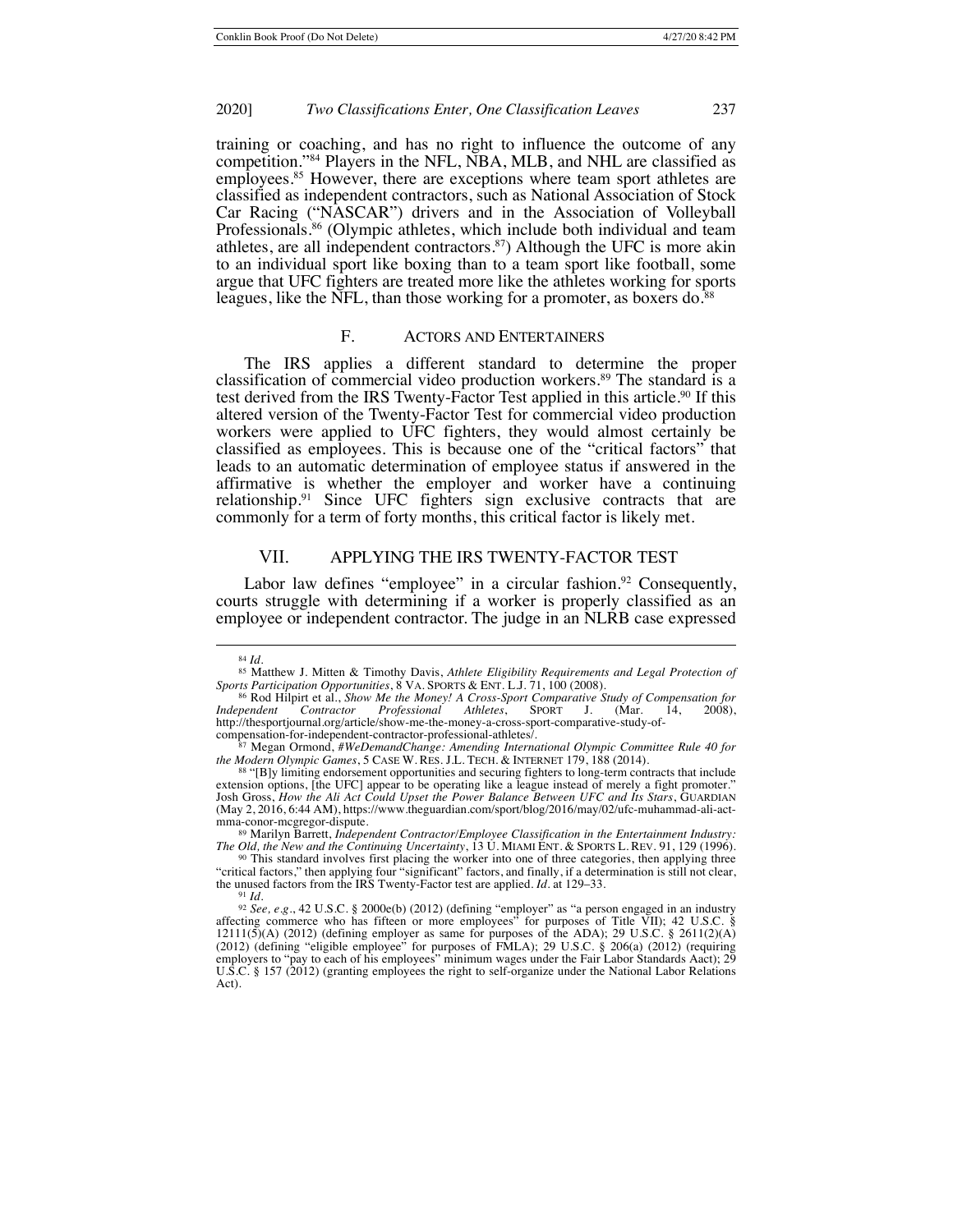his frustration with the subjective nature of the determination by saying, "[f]ew problems in the law have given greater variety of application and conflict in results than the cases arising in the borderland between what is clearly an employer-employee relationship and what is clearly one of independent entrepreneurial dealing."<sup>93</sup> To further complicate an already ambiguous determination, there are many different standards currently in use, including the traditional common law control test, the economic realities test, the ABC test, and the IRS Twenty-Factor Test.<sup>94</sup>

The IRS Twenty-Factor Test was created in 1987 to help courts determine whether to classify a worker as an independent contractor or an employee.<sup>95</sup> While the test provides some objectivity and uniformity, it is applied in a somewhat arbitrary fashion. The weight of each factor is not uniform, and there is no quantifiable threshold for how much is needed to cross over from independent contractor to employee status. The IRS explicitly states that "[t]he degree of importance of each factor varies depending on the occupation and the factual context in which the services are performed."96 However, the overall principle that guides the process is clear: the more right to control exercised by the employer, the more likely the worker is an employee and not an independent contractor.

The following are the twenty factors from the IRS test, including a brief analysis of how each factor applies to UFC fighters. Finally, a classification determination is made for each factor as to whether it supports employee classification, independent contractor classification, or is inconclusive.

## A. INSTRUCTIONS

*A worker who is required to comply with other persons' instructions about when, where, and how he or she is to work is ordinarily an employee. This control factor is present if the person or persons for whom the services are performed have the right to require compliance with instructions.*<sup>97</sup>

The UFC certainly dictates "when" and "where" its fighters must perform. It even dictates how many days in advance the fighter must arrive at the hotel.<sup>98</sup> How much control the UFC exercises over "how" fighters perform is debatable. The UFC implements a number of rules that restrict the types of attacks fighters are allowed to utilize, the number and duration of rounds, the gloves that must be worn, the behavior allowed at promotional events, the clothing allowed to be worn at promotional events, and more. Additionally, while fighters are given great latitude as to what strategy to implement in their bouts, the UFC has been known to give favorable treatment to fighters with aggressive, crowd-pleasing fighting styles and

<sup>93</sup> NLRB v. Hearst Publ'ns, Inc., 322 U.S. 111, 121 (1944).

<sup>94</sup> Jennifer Pinsof, Note, *A New Take on an Old Problem: Employee Misclassification in the Modern Gig-Economy*, 22 MICH. TELECOMM. & TECH. L. REV. 341, 350 (2016).

<sup>95</sup> *See* Rev. Rul. 87-41, 1987-1 C.B. 296.

<sup>96</sup> *Id.* <sup>97</sup> *Id.*

<sup>98</sup> Snowden, *supra* note 49.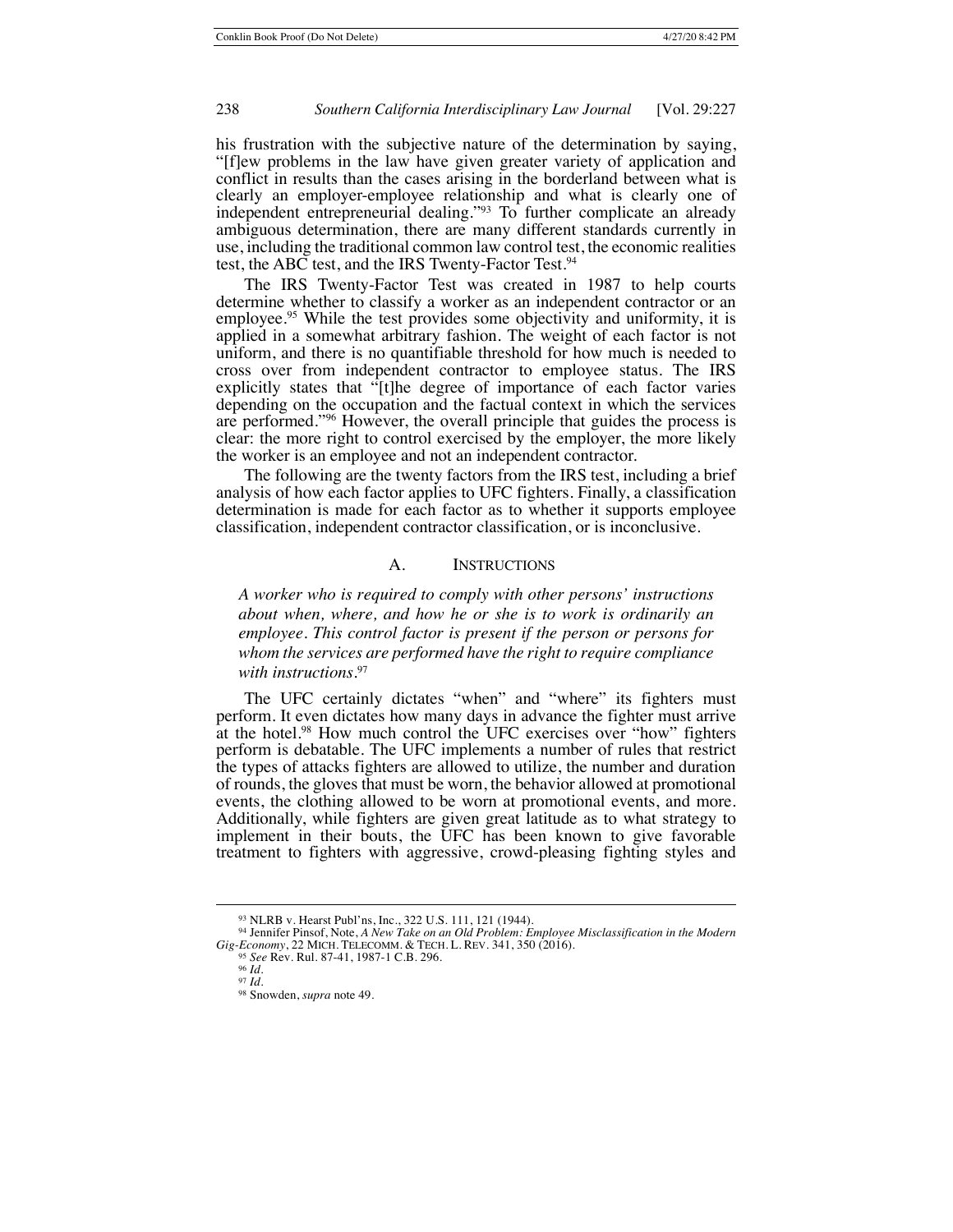poor treatment to fighters who do not use such styles. Overall, this factor supports the classification of UFC fighters as employees.

## B. TRAINING

*Training a worker by requiring an experienced employee to work with the worker, by corresponding with the worker, by requiring the worker to attend meetings, or by using other methods, indicates that the person or persons for whom the services are performed want the services performed in a particular method or manner.99*

The UFC produces a reality television show called *The Ultimate Fighter*, in which fighters are trained by UFC-appointed coaches and compete for a UFC contract. However, to be selected for the show one must already be a trained, accomplished fighter. Furthermore, after winning the show and acquiring a UFC contract, the fighter goes back to training without UFC involvement. Before every UFC event there is a fighters' meeting where rules and behavioral expectations are discussed. But there is generally little training performed by the UFC. Fighters select their own coaches, who are not affiliated with the UFC. Together, the fighters and coaches make all training decisions without the control of the UFC. The UFC does provide instruction as to media appearances and the rules of its bouts; while this is technically "training," IRS materials explicitly disregard these types of "orientation or information sessions about the business's policies" for purposes of worker classification.<sup>100</sup> This factor supports the classification of UFC fighters as independent contractors.

## C. INTEGRATION

*Integration of the worker's services into the business operations generally shows that the worker is subject to direction and control. When the success or continuation of a business depends to an appreciable degree upon the performance of certain services, the workers who perform those services must necessarily be subject to a certain amount of control by the owner of the business.101*

The UFC could not continue without the fighters. On this factor the UFC might be tempted to claim that any one fighter is not integral to the UFC and, therefore, this integration factor strengthens the classification of fighters as independent contractors. But this would be an incorrect application of the integration factor. "The integration factor must be applied to the class of

<sup>99</sup> Rev. Rul. 87-41, 1987-1 C.B. 296.

<sup>&</sup>lt;sup>100</sup> "However, not all training rises to this level. The following types of training, which might be provided to either independent contractors or employees, should be disregarded: orientation or information sessions about the business's policies, new product line, or applicable statutes or government regulations." INTERNAL REVENUE SERV., DEP'T OF TREASURY, INDEPENDENT CONTRACTOR OR EMPLOYEE? TRAINING MATERIALS (1996), https://www.irs.gov/pub/irs-utl/emporind.pdf.

<sup>101</sup> Rev. Rul. 87-41, 1987-1 C.B. 296.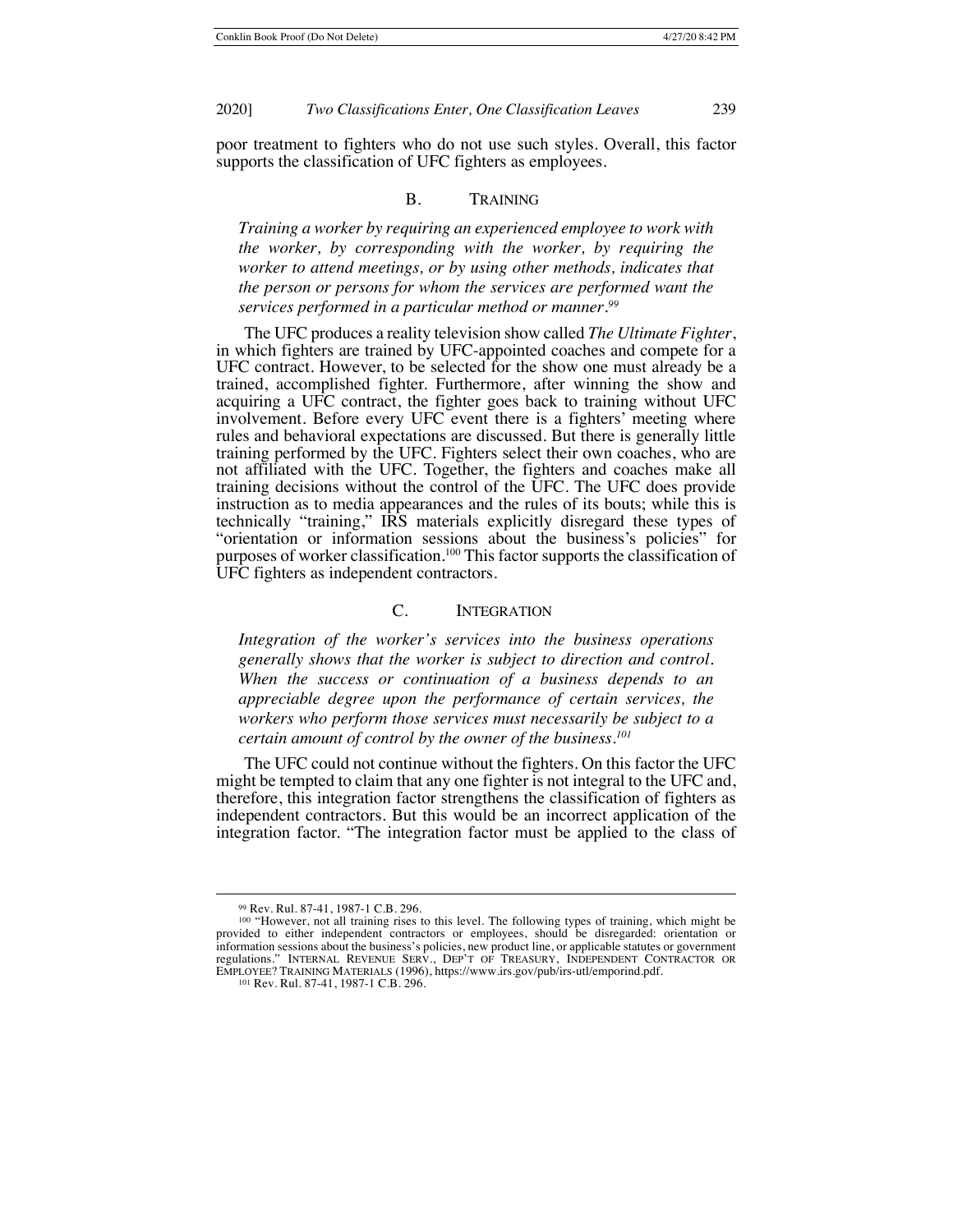workers as an aggregate, not to any one worker in isolation."102 This factor clearly supports the classification of UFC fighters as employees.

#### D. SERVICES RENDERED PERSONALLY

*"If the services must be rendered personally, presumably the person or persons for whom the services are performed are interested in the methods used to accomplish the work as well as in the results."103*

While the UFC is allowed to assign the rights to fighters' contracts to other promotions, the fighters are not allowed to delegate their duty to perform to another fighter and must render their services personally. This factor supports the classification of UFC fighters as employees.

## E. HIRING, SUPERVISING, AND PAYING ASSISTANTS

*If the person or persons for whom the services are performed hire, supervise, and pay assistants, that factor generally shows control over the workers on the job. However, if one worker hires, supervises, and pays the other assistants pursuant to a contract under which the worker agrees to provide materials and labor and under which the worker is responsible only for the attainment of a result, this factor indicates an independent contractor status.104*

UFC fighters are responsible for acquiring and compensating their own coaches, training partners, nutritionists, and "cutmen."105 This factor supports the classification of UFC fighters as independent contractors.

# F. CONTINUING RELATIONSHIP

*"A continuing relationship between the worker and the person or persons for whom the services are performed indicates that an employer-employee relationship exists. A continuing relationship may exist where work is performed at frequently recurring although irregular intervals."106*

<sup>102</sup> Cowley, *supra* note 74, at 160.

<sup>103</sup> Rev. Rul. 87-41, 1987-1 C.B. 296.

<sup>104</sup> *Id.*

<sup>105</sup> A "cutman" (or "cutwoman") treats fighters between rounds in an effort to reduce the severity of injuries that might cause the fight to end, such as lacerations and excessive swelling around the eyes that limit a fighter's vision. Alex O'Meara, *How to Be a Cutman in Boxing*, LIVESTRONG.COM, https://www.livestrong.com/article/427989-how-to-be-a-cutman-in-boxing/ (last visited Dec. 1, 2019).

<sup>106</sup> Cowley, *supra* note 74, at 160.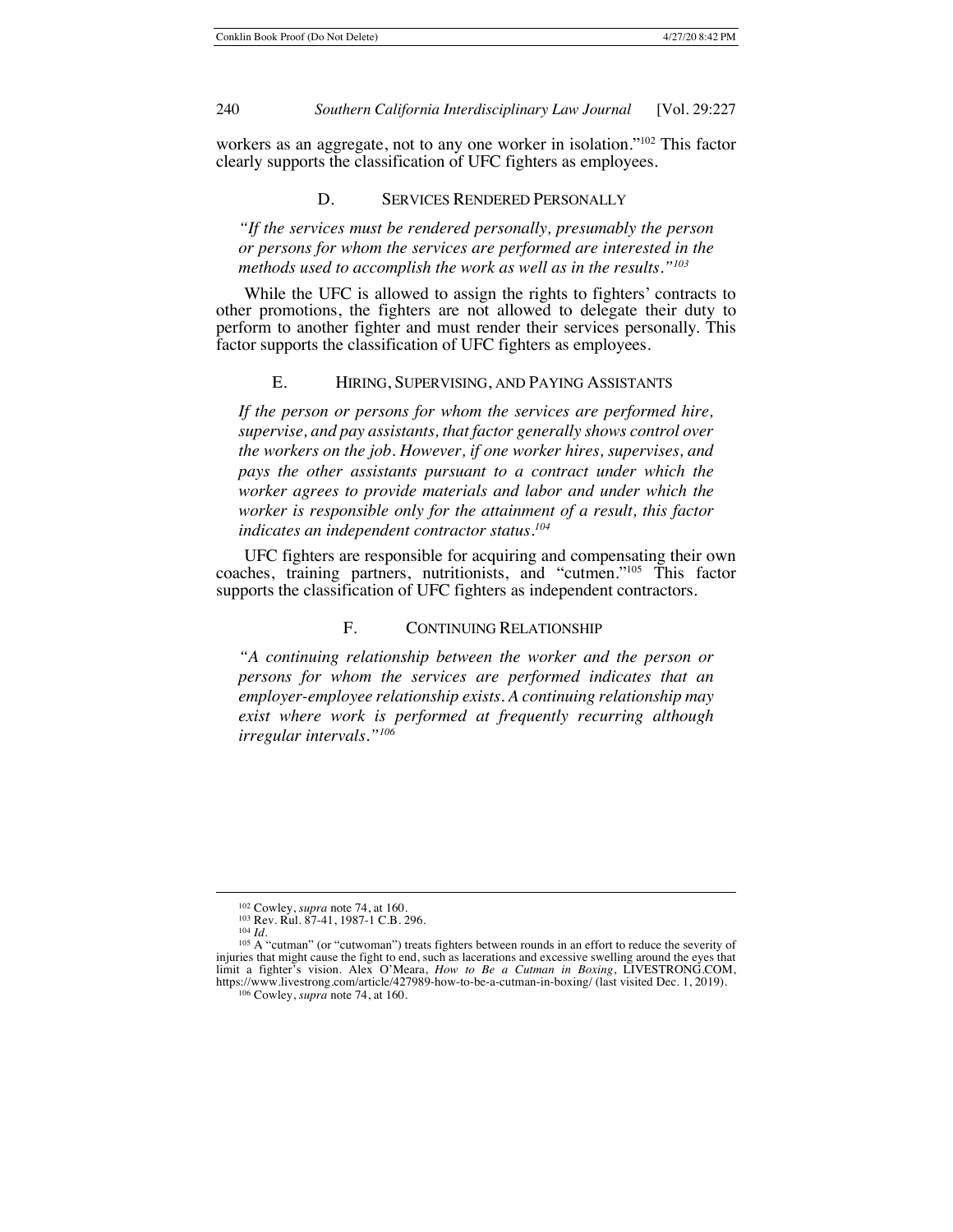Very few fighters have fought in the UFC for over ten years.107 The average time spent fighting in the UFC is between one and two years.<sup>108</sup> It is unclear exactly how long of a relationship is required to constitute a "continuing relationship." In the recently overturned *FedEx Home Delivery, Inc.* case,<sup>109</sup> the NLRB determined that FedEx drivers' one-year contracts that contained automatic renewals constituted "a permanent working arrangement with the company under which they may continue as long as their performance is satisfactory."110 UFC contracts do contain a "Champions Clause" that allows the contract to automatically renew if it expires while the fighter is a reigning champion.<sup>111</sup> Of course, it is much easier for a FedEx driver to exhibit "satisfactory" performance than it is to become a UFC champion.

IRS training materials stipulate that workers engaged on a "seasonal, project, or 'as needed' basis" are considered to have a "temporary" relationship with their employer.<sup>112</sup> With this in mind, UFC fighters are not considered to be in a temporary relationship because even the average length in the UFC of just over one-and-a-half years is longer than "seasonal" or "as needed" work. Overall, this factor supports the classification of UFC fighters as employees.

#### G. SET HOURS OF WORK

# *"The establishment of set hours of work by the person or persons for whom the services are performed is a factor indicating control."113*

UFC fighters have no control over fighting time limits nor the order in which fights are scheduled within a UFC event. The UFC not only schedules the hours fighters work but also can require fighters to arrive at the hotel up to eight days prior to the bout. <sup>114</sup> This factor supports the classification of UFC fighters as employees.

## H. FULL TIME REQUIRED

*If the worker must devote substantially full time to the business of the person or persons for whom the services are performed, such person or persons have control over the amount of time the worker spends* 

<sup>107</sup> Diego Sanchez fought in the UFC from 2005 through present. John Heinis, *Diego Sanchez: Recent Fights by Teammates Clay Guida And Carlos Condit 'Sucked'*, BLEACHER REP. (Aug. 7, 2012), https://bleacherreport.com/articles/1289015. Frank Mir fought in the UFC from 2001 to 2016. Chad Dundas, *MMA Pioneer Frank Mir Looking to Get Back on Top in Bellator Tournament*, BLEACHER REP. (Apr. 27, 2018), https://bleacherreport.com/articles/2772757-after-depressing-ban-ex-ufc-champ-frankmir-fights-for-kids-bragging-rights. Joe Lauzon fought in the UFC from 2006–2018. *Joe Lauzon*, UFC, https://www.ufc.com/athlete/joe-lauzon.

<sup>108</sup> Gift, *supra* note 36.

<sup>109</sup> FedEx Home Delivery, Inc., 361 N.L.R.B. 610 (Sept. 30, 2014), *overruled by* SuperShuttle DFW, Inc., 367 N.L.R.B. No. 75 (Jan. 25, 2019).

<sup>110</sup> *Id.* at 623.

<sup>111</sup> Genevieve F.E. Birren & Tyler J. Schmitt, *Mixed Martial Artists: Challenges to Unionization*, 28 MARQ. SPORTS L. REV. 85, 96 (2017).

<sup>112</sup> INTERNAL REVENUE SERV., *supra* note 100, at 2-28.

<sup>113</sup> Rev. Rul. 87-41, 1987-1 C.B. 296. 114 Snowden, *supra* note 49.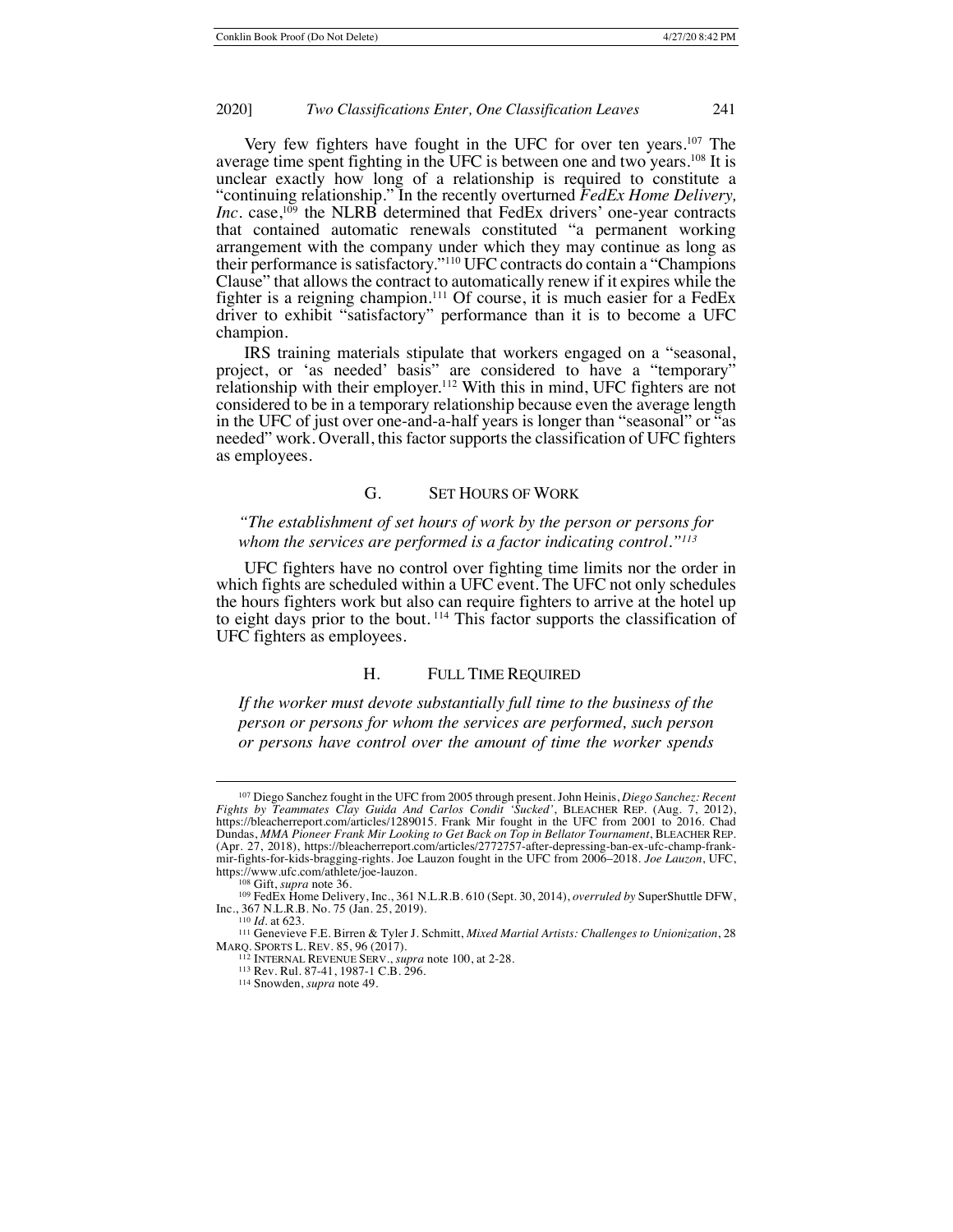*working and impliedly restrict the worker from doing other gainful work. An independent contractor, on the other hand, is free to work when and for whom he or she chooses.115*

UFC contracts are exclusive in that fighters cannot fight for any other combat sports promotion. However, excluding the two to three times per year when a fighter has a scheduled UFC bout, fighters are free to pursue other, non-fighting employment. Currently, UFC compensation is high enough that most fighters choose not to work outside the UFC. Previously, however, some fighters maintained jobs as attorneys (i.e., Christian Wellisch), firefighters (i.e., Chris Lytle), full-time engineers (i.e., Shane Carwin), or college football defensive line coaches (i.e., Jared Hamman).116 In the modern UFC, fighters must devote "substantially full time to the business." Therefore, this factor supports the classification of UFC fighters as employees.

# I. DOING WORK ON EMPLOYER'S PREMISES

*"If the work is performed on the premises of the person or persons for whom the services are performed, that factor suggests control over the worker, especially if the work could be done elsewhere."117*

The UFC requires their fighters to perform at leased venues that the UFC selects. Furthermore, all UFC bouts are conducted in the trademarked Octagon provided by the UFC.118 This factor supports the classification of UFC fighters as employees.

## J. ORDER OR SEQUENCE SET

*If a worker must perform services in the order or sequence set by the person or persons for whom the services are performed, that factor shows that the worker is not free to follow the worker's own pattern of work but must follow the established routines and schedules of the person or persons for whom the services are performed.119 Often, because of the nature of an occupation, the person or persons for whom the services are performed do not set the order of the services or set the order infrequently. It is sufficient to show control, however, if such person or persons retain the right to do so.120*

The UFC requires its fighters to perform many functions in a sequential order, such as making certain media appearances, weighing in the night before the bout, performing their bout at a specified time, participating in the

<sup>115</sup> Rev. Rul. 87-41, 1987-1 C.B. 296.

<sup>116</sup> *MMA Fighters with Day Jobs*, SPORTS ILLUSTRATED (July 1, 2008), https://www.si.com/moresports/photos/2008/07/01mma-fighters-with-day-jobs#12.<br><sup>117</sup> Rev. Rul. 87-41, 1987-1 C.B. 296.

<sup>&</sup>lt;sup>118</sup> See *The Octagon*, *supra* note 3. <sup>119</sup> Rev. Rul. 87-41, 1987-1 C.B. 296.

<sup>120</sup> *Id.*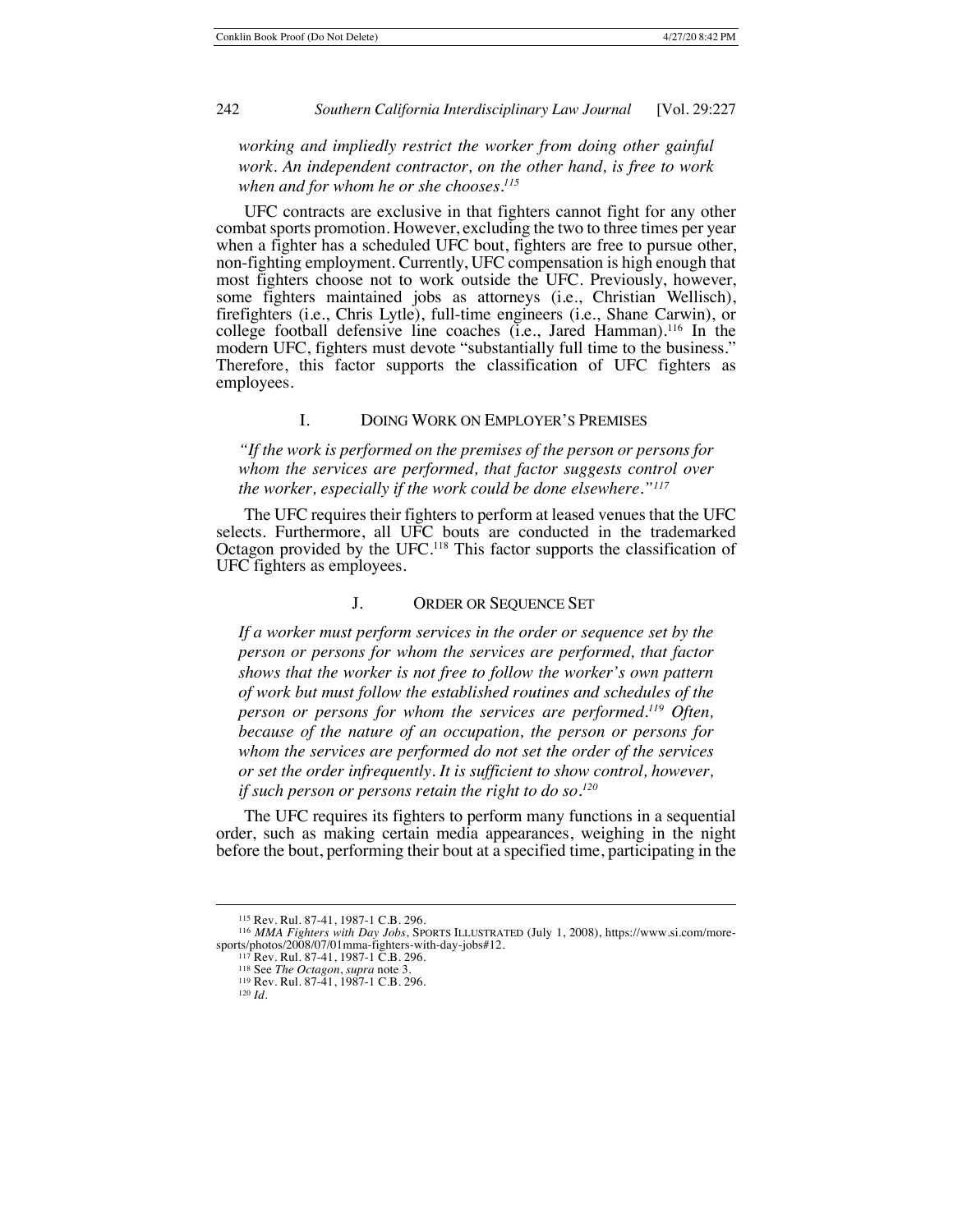post-fight press conference, and providing samples for the post-fight drug test. This factor supports the classification of UFC fighters as employees.

## K. ORAL OR WRITTEN REPORTS

*"A requirement that the worker submit regular or written reports to the person or persons for whom the services are performed indicates a degree of control."121*

The UFC does not require reports from its fighters and rarely checks in on their training camps. The UFC does, however, require its fighters to submit to the highly demanding USADA drug testing, the results of which are then sent to the UFC as a report. Part of the USADA drug testing requires the fighters to report their location at all times to better facilitate random testing.122 Because the nature of being employed as an MMA fighter does not lend itself to filing reports, it is unclear if this factor supports the classification of UFC fighters as employees or independent contractors.

## L. PAYMENT BY HOUR, WEEK, MONTH

*Payment by the hour, week, or month generally points to an employeremployee relationship, provided that this method of payment is not just a convenient way of paying a lump sum agreed upon as the cost of a job. Payment made by the job or on a straight commission generally indicates that the worker is an independent contractor.123*

UFC fighters do not receive a regular salary from the UFC. They are paid per fight, generally with a "show" amount that is doubled if they win their bout. Additionally, fighters may be given a bonus at the discretion of the UFC, and elite fighters receive a percentage of the pay-per-view buys. This notion of only being compensated for when one competes (and compensation based on how well one performs) is celebrated by the UFC as "eat what you kill."<sup>124</sup> This factor supports the classification of UFC fighters as independent contractors.

#### M. PAYMENT OF BUSINESS AND/OR TRAVELING EXPENSES

*"If the person or persons for whom the services are performed ordinarily pay the worker's business and/or traveling expenses, the worker is ordinarily an employee. An employer, to be able to control expenses, generally retains the right to regulate and direct the worker's business activities."125*

<sup>121</sup> *Id.*

<sup>&</sup>lt;sup>122</sup> Debets, *supra* note 15.<br><sup>123</sup> Rev. Rul. 87-41, 1987-1 C.B. 296.

<sup>&</sup>lt;sup>124</sup> Jesse Holland, *Defiant Dana White Defends UFC Fighter Pay: 'In This Sport, You Eat What You Kill'*, SBNATION: MMA MANIA (Sept. 29, 2016, 10:54 AM), https://www.mmamania.com/2016/9/29/13105632/defiant-dana-white-defends-ufc-fighter-pay-in-thissport-you-eat-what-you-kill-mma.

<sup>125</sup> Rev. Rul. 87-41, 1987-1 C.B. 296.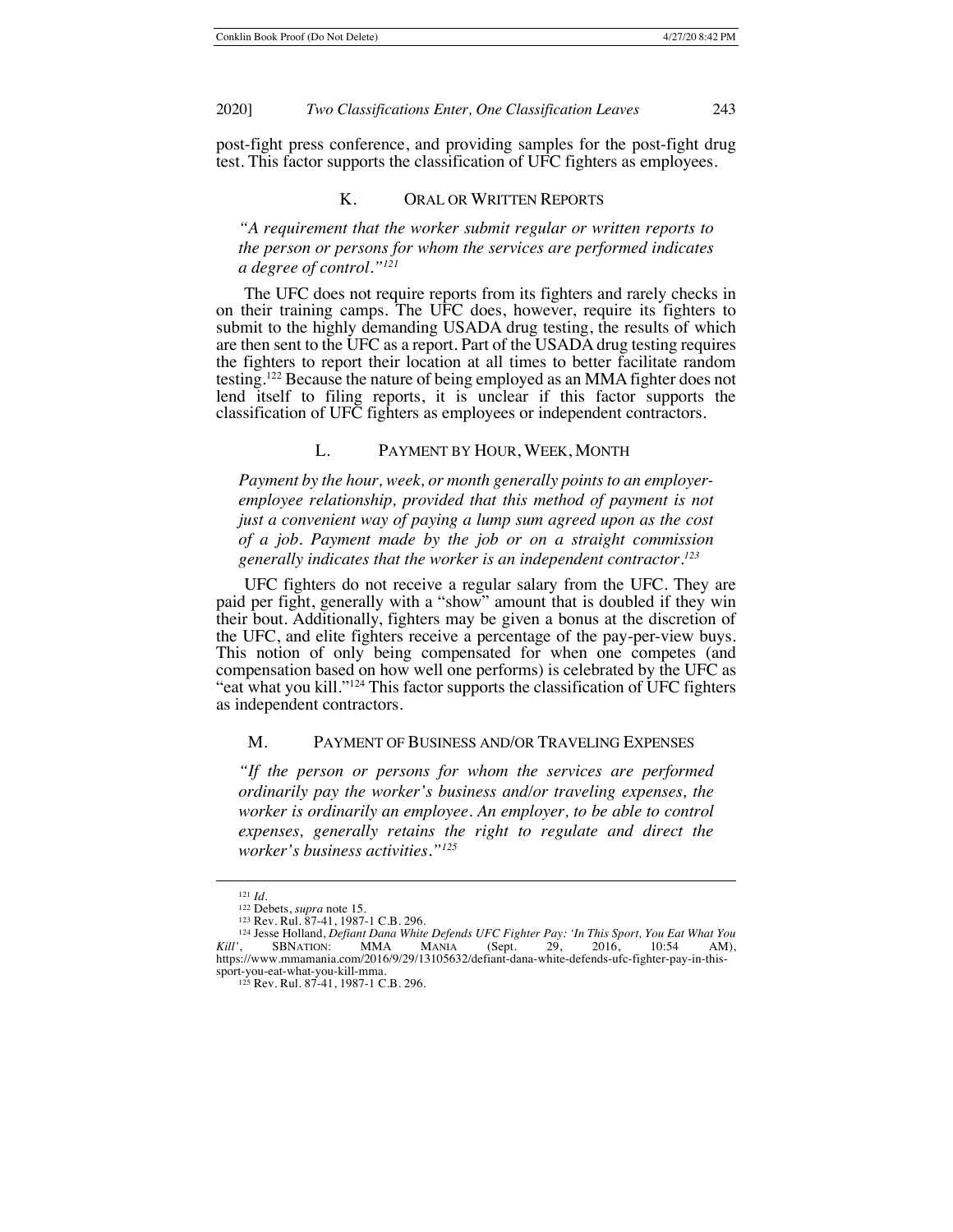The UFC pays for travel, hotel, and meal expenses for fights and promotional activities for the fighter and one additional associate.<sup>126</sup> This factor supports the classification of UFC fighters as employees.

#### N. FURNISHING OF TOOLS AND MATERIALS

*"The fact that the person or persons for whom the services are performed furnish significant tools, materials, and other equipment tends to show the existence of an employer-employee relationship."127*

The UFC provides the facilities, the Octagon, the in-ring clothing, and the gloves worn by the fighters. This factor supports the classification of UFC fighters as employees.

## O. SIGNIFICANT INVESTMENT

*If the worker invests in facilities that are used by the worker in performing services and are not typically maintained by employees (such as the maintenance of an office rented at fair value from an unrelated party), that factor tends to indicate that the worker is an independent contractor. On the other hand, lack of investment in facilities indicates dependence on the person or persons for whom the services are performed for such facilities and, accordingly, the existence of an employer-employee relationship.128*

A UFC fighter could claim that the extra costs required to bring a second associate (i.e., coach or training partner) is an investment in his or her performance in a UFC bout. Beyond this, all of the investments are made by the UFC (with the exception of UFC fighters covering their own training costs). This factor supports the classification of UFC fighters as employees.

## P. REALIZATION OF PROFIT OR LOSS

*A worker who can realize a profit or suffer a loss as a result of the worker's services (in addition to the profit or loss ordinarily realized by employees) is generally an independent contractor, but the worker who cannot is an employee. For example, if the worker is subject to a real risk of economic loss due to significant investments or a bona fide liability for expenses, such as salary payments to unrelated employees, that factor indicates that the worker is an independent contractor . . . . 129*

IRS training materials state, "[t]he ability to realize a profit or incur a loss is probably the strongest evidence that a worker controls the business

<sup>126</sup> Snowden, *supra* note 49.

<sup>127</sup> Rev. Rul. 87-41, 1987-1 C.B. 296. <sup>128</sup> *Id.*

<sup>129</sup> *Id.*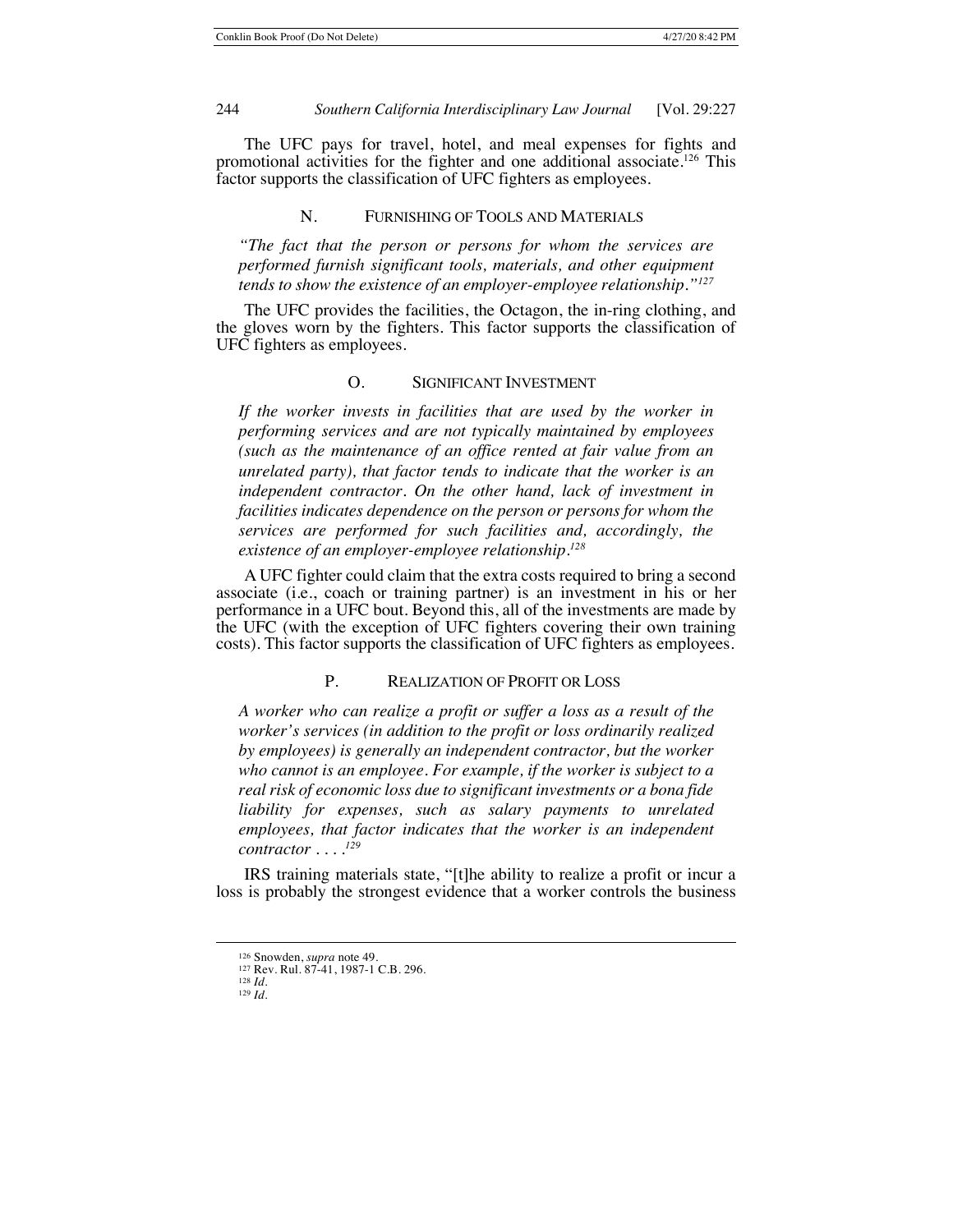aspects of services rendered."130 Unfortunately, this vital factor is difficult to apply in the present case. UFC fighters may receive bonuses for exemplary performances but are not at risk of losing their minimum compensation for a poor performance. However, for some entry-level fighters, it is possible to suffer a net loss on a bout. For example, in 2017 there were forty-seven fighters who earned only \$9500 to  $$12,500$  for their one bout that year.<sup>131</sup> Training camps, which the fighters pay for themselves, can cost eight to twelve thousand dollars.132 The UFC only pays travel expenses for the fighter and one associate, but fighters usually bring more than one associate. Fighters also pay for their own medicals to get licensed for their bout.<sup>133</sup> It is easy to see that entry-level fighters may suffer a net loss if they lose their bout.134 To make matters worse, the UFC is free to cancel an event or a bout without any compensation to the fighter, in which case everything spent preparing for that fight would be a net loss.

However, the majority of UFC fighters make more than \$12,500 per fight and may receive additional compensation from endorsement deals. Additionally, if a UFC event were to result in a financial loss to the company, the fighters on that card would still receive their contractual compensation. While this factor is not definite, it seems to support the classification of UFC fighters as employees.

## Q. WORKING FOR MORE THAN ONE FIRM AT A TIME

*If a worker performs more than de minimis services for a multiple of unrelated persons or firms at the same time, that factor generally indicates that the worker is an independent contractor. However, a worker who performs services for more than one person may be an employee of each of the persons, especially where such persons are part of the same service arrangement.135*

As previously discussed, UFC fighters are not allowed to compete in any other combat sports promotion. However, they are allowed to seek unrelated work as long as it does not interfere with their contractual obligations to the UFC. It is important to note that the IRS language does not refer to the mere ability or opportunity to work for other employers. Rather, it refers to the actual performance of this other work. Since the majority of modern-day UFC fighters do not maintain outside employment, this factor supports the classification of UFC fighters as employees.

<sup>130</sup> INTERNAL REVENUE SERV., *supra* note 100, at 2-21*.*

<sup>&</sup>lt;sup>131</sup> Jeff Fox, *2017 UFC Fighter Salaries – Complete List*, SPORTS DAILY (Jan. 6, 2018), https://thesportsdaily.com/2018/01/06/2017-ufc-fighter-salaries-complete-list-fox11/.

<sup>132</sup> Martin, *supra* note 58.

<sup>133</sup> *Id.*

<sup>&</sup>lt;sup>134</sup> Most fighters are compensated for their bouts on a scale where there is a "show" amount and a "win" amount. These amounts are usually the same, meaning that a fighter who loses his or her bout receives half as much as if he or she had won. Lee Whitehead, *If It's Not Broke, Fix It Anyway: Can Bonuses Force Finishes in MMA?*, MMA WEEKLY (June 29, 2011), https://www.mmaweekly.com/if-itsnot-broke-fix-it-anyway-can-bonuses-force-finishes-in-mma.

<sup>135</sup> Rev. Rul. 87-41, 1987-1 C.B. 296.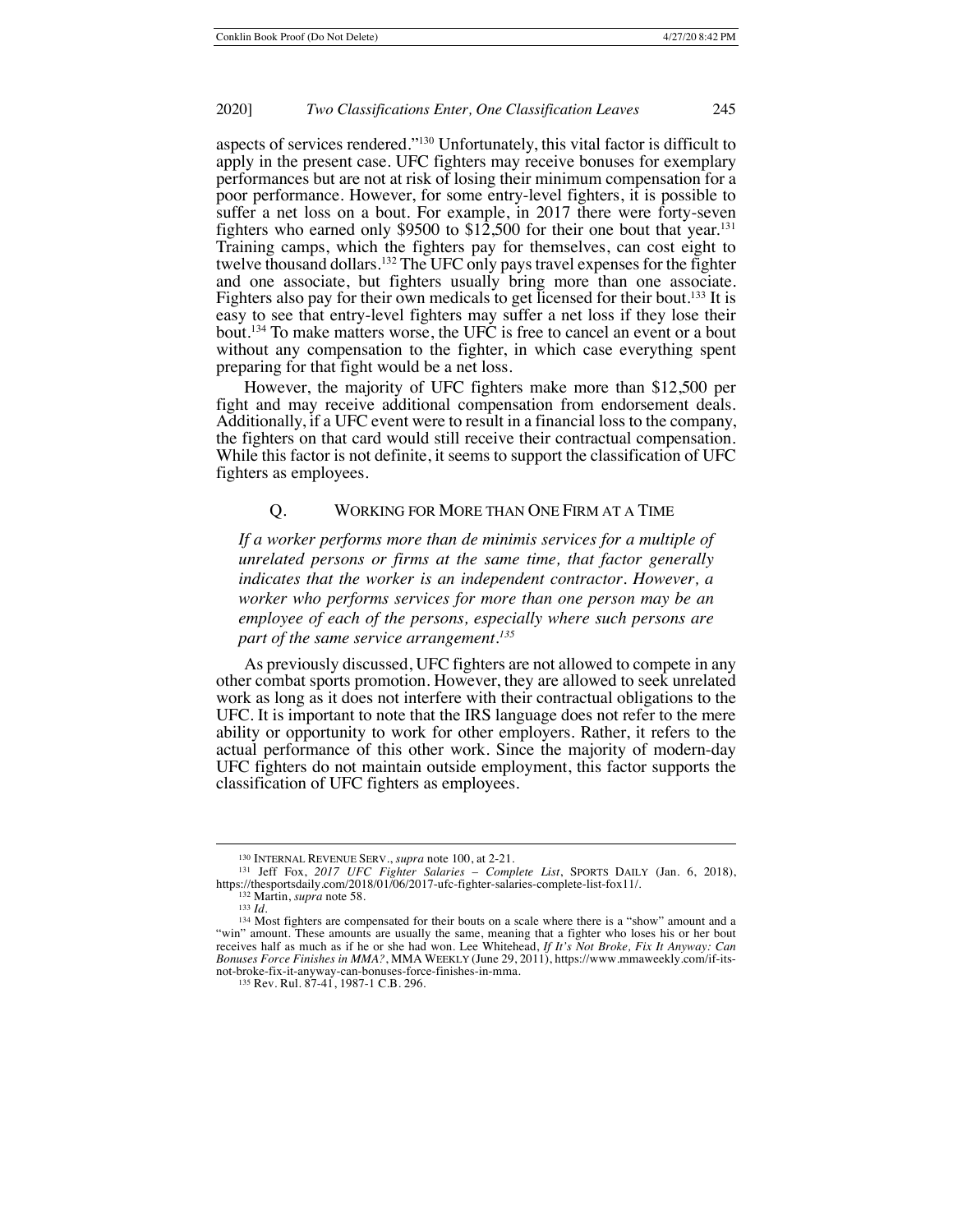# R. MAKING SERVICE AVAILABLE TO GENERAL PUBLIC

*"The fact that a worker makes his or her services available to the general public on a regular and consistent basis indicates an independent contractor relationship."136*

UFC fighters are allowed to make their services as a product spokesman available, but it is unlikely that this behavior occurs on a "consistent basis." Furthermore, the fighter's primary service of competing in a combat sport is not allowed to be made available to other combat sports promotions. This factor supports the classification of UFC fighters as employees.

## S. RIGHT TO DISCHARGE

*The right to discharge a worker is a factor indicating that the worker is an employee and the person possessing the right is an employer. An employer exercises control through the threat of dismissal, which causes the worker to obey the employer's instructions. An independent contractor, on the other hand, cannot be fired so long as the independent contractor produces a result that meets the contract specifications.137*

As previously discussed, the UFC is allowed to terminate the contract of any fighter for a number of reasons. This factor supports the classification of UFC fighters as employees.

## T. RIGHT TO TERMINATE

*"If the worker has the right to end his or her relationship with the person for whom the services are performed at any time he or she wishes without incurring liability, that factor indicates an employeremployee relationship."138*

UFC fighters are not free to terminate their contract. This factor supports the classification of UFC fighters as independent contractors.

## U. OVERALL ASSESSMENT OF IRS TWENTY-FACTOR TEST

As previously mentioned, each of the twenty factors not only contains a certain amount of subjectivity but also possess no quantitative thresholds to the test overall. In other words, if eleven factors point to a worker being an independent contractor and only nine factors point to the worker being an employee, applying the test to that worker will not necessarily result in a determination of independent contractor classification. Regardless, the results of the IRS Twenty-Factor Test as applied to UFC fighters produce a clear result: UFC fighters should be classified as employees. Of the twenty factors, fifteen support an employee classification, one is inconclusive, and

<sup>136</sup> *Id.* <sup>137</sup> *Id.*

<sup>138</sup> *Id.*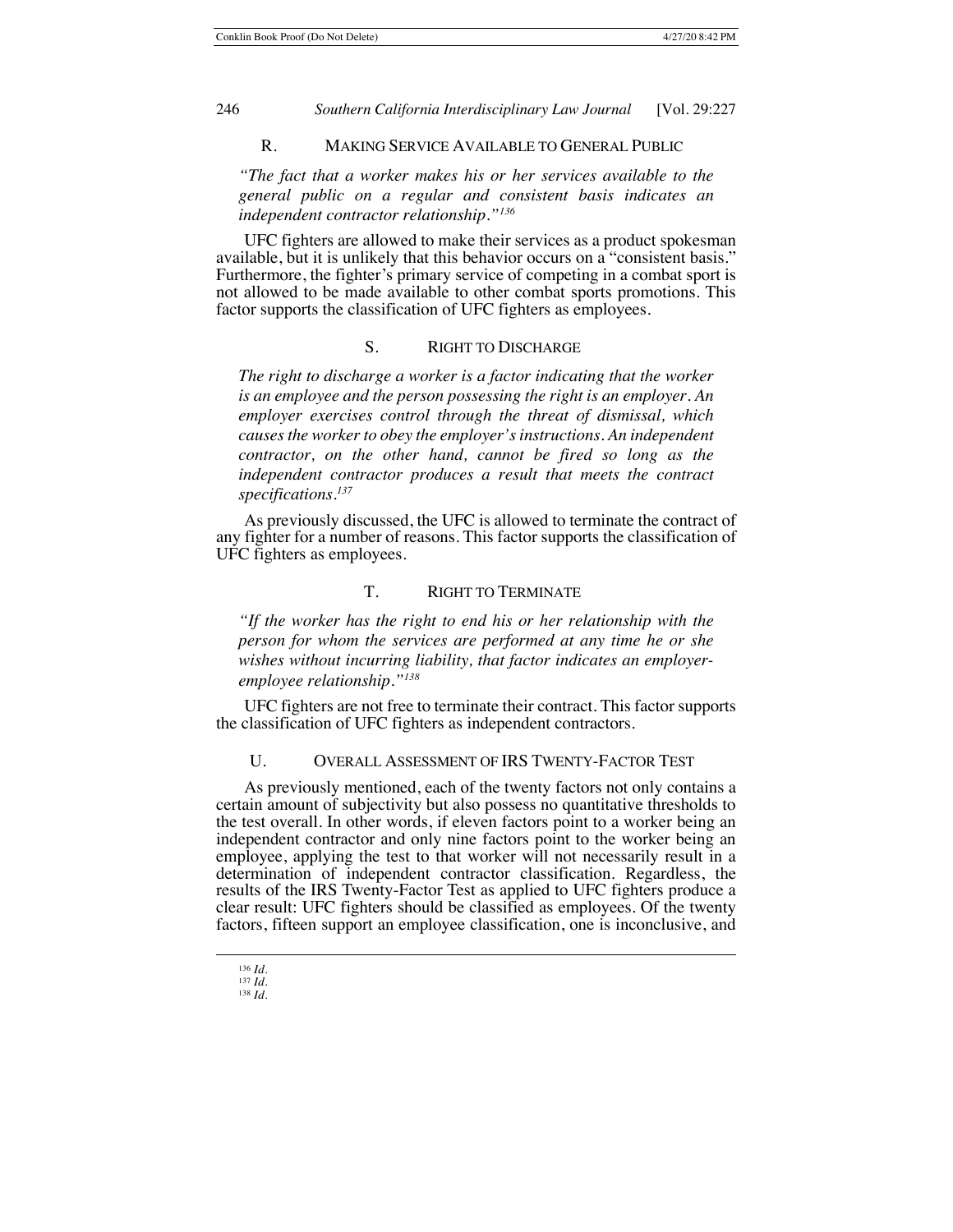only four support an independent contractor classification. The conclusion that UFC fighters should be classified as employees is consistent with the conclusion of the vast majority of commentators who have covered the issue.<sup>139</sup>

Because of the subjective nature of the test, this determination does not rule out the possibility that the four factors in favor of independent contractor status may be disproportionately weighted to overcome the fifteen factors in favor of employee status; therefore, UFC fighters could ultimately remain being held as independent contractors. However, the findings of a 2008 study make that possibility very unlikely. The study applied logistic regression analysis to 149 worker classification decisions to determine which factors are most important.140 The results identified the following eight factors as most important: instructions; integration; hiring, supervising, and paying assistants; continuing relationship; payment by hour, week, month; furnishing of tools and materials; working for more than one firm at a time; and right to discharge.<sup>141</sup> Looking only at these eight factors, we see that this abbreviated analysis yields an equally strong case that UFC fighters should be classified as employees. Six factors support employee classification, and two factors support independent contractor classification.

Interestingly, the three common law factors conspicuously absent from the IRS Twenty-Factor Test all point to UFC fighters being classified as independent contractors rather than employees. These three factors are: skill required; intent of the parties; and custom in the industry.<sup>142</sup> First, UFC fighters are certainly highly skilled. Second, the intent of the parties as stated in the contract is that of independent contractor classification (a factor that the IRS Twenty-Factor Test explicitly ignores).143 Third, the UFC has labeled its fighters as independent contractors since its founding in 1993.<sup>144</sup>

# VIII. TRAINING ISSUE

Some of the factors analyzed in the IRS Twenty-Factor Test are dependent on whether a fighter's training is considered work done for the UFC. This author is unaware of any current UFC fighters that do not train extensively for their UFC bouts. However, training is not a contractual

<sup>&</sup>lt;sup>139</sup> This author was unable to find a single commentator who argued in favor of independent contractor being the proper classification for UFC fighters. "[I]t is likely that, if a complaint were ever to be brought to the board, the athletes would be found to, in fact, be employees of the UFC . . . ." Birren & Schmitt, *supra* note 111, at 90. "Based on the totality of the contractual relationship, is seems that a court could consider fighters to be employees rather than independent contractors." Same, *supra* note 31, at 1093. "[T]he totality of the circumstances overwhelmingly support the notion that [UFC] fighters are employees." Brandon Weber, *The Muhammad Ali Expansion Act: The Rise of Mixed Martial Arts and the Fight that Lies Ahead*, 14 DEPAUL J. SPORTS L. 106, 127 (2018). <sup>140</sup> Teresa J. Webb et al., *An Empirical Assist in Resolving the Classification Dilemma of Workers as* 

*Either Employees or Independent Contractors*, 24 J. APPLIED BUS. RES. 45, 51 (2008).

<sup>141</sup> *Id.*

<sup>142</sup> Barrett, *supra* note 89, at 98.

<sup>&</sup>lt;sup>143</sup> "If the relationship of employer and employee exists, the designation or description of the relationship by the parties as anything other than that of employer and employee is immaterial." Rev. Rul. 87-41, 1987-1 C.B. 296.

<sup>144</sup> To strengthen the argument that independent contractor status is custom in the industry, the author was unable to identify an MMA promotion which did not classify its fighters as independent contractors. This includes World Extreme Cagefighting, Invicta, International Fight League, Strikeforce, Affliction, Cage Rage, and Elite XC.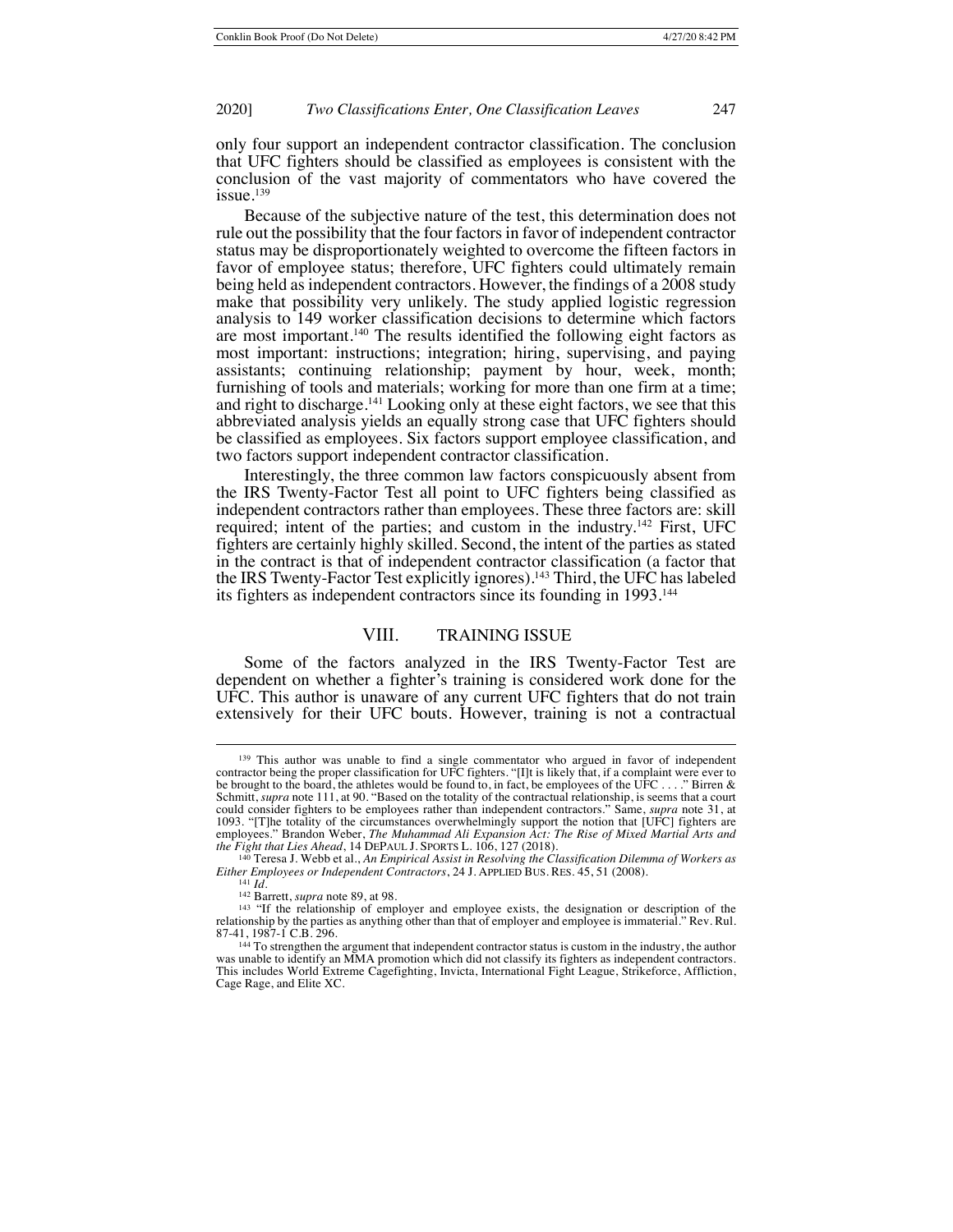requirement the UFC imposes on its fighters. Thus, while training certainly increases the odds of a fighter's success in his or her bouts, it is technically not required.

In presenting a case for independent contractor classification, the UFC could argue that the two or three times per year a fighter performs are just one aspect of the work done by fighters. The fighter contracts also encompass the year-round training required to perform in UFC bouts. Since the UFC exerts little control over fighter training, including it as an aspect of work done for the UFC would drastically reduce the overall amount of control the UFC has over the fighters' work. Therefore, this interpretation would strengthen the UFC's claim that its fighters are independent contractors.

However, this potential UFC interpretation that all training should be considered for classification purposes is unlikely to succeed. In the IRS training materials, under the common law standard of worker classification (which the Twenty-Factor Test is based on), reference is only made to training as what is "provided by the business."145 This is also the standard application in scholarly treatment of the subject.<sup>146</sup>

Additionally, unsupervised training would likely not be included when considering worker classification because it would further complicate an already difficult determination. Even within a category of worker seeking a classification determination, there is significant variance as to training. Some workers may have conducted extensive training in their earlier careers but now only participate in limited training. Some may go to great lengths, including traveling, to seek out the best training. Some may participate in additional, experimental training methods, such as meditation, massage, acupuncture, and sessions with a sports psychologist.

Even if a UFC fighter's training were considered as part of the work contracted for, this would likely not change the end result of fighters being classified as employees. Doing so would allow the UFC to lessen its perceived overall control over fighters by claiming that the majority of fighters' work is beyond the UFC's control, but this would also lead to the consideration of a new requirement imposed on fighters by the UFC. Considering training as part of the work the UFC contracts for would strengthen the UFC's claim of independent contractor status as to the instructions factor because the UFC would provide no instruction on how to conduct the training. However, considering training as part of the work would weaken the independent contractor claim as to factors of training, full time required, oral and written reports, $147$  and realization of profit and loss. At best, this would change the overall composition of the Twenty-Factor Test from 15-4-1 in favor of employee classification to 14-5-1 in favor of employee classification.

<sup>145</sup> INTERNAL REVENUE SERV., *supra* note 100, at 2-8.

<sup>146</sup> *See* Webb et al., *supra* note 140, at 61 (where the second factor of training was described as "employer provided" training).

 $147$  Because, if training is considered a requirement, the UFC would need to keep track of this requirement. *See id.*